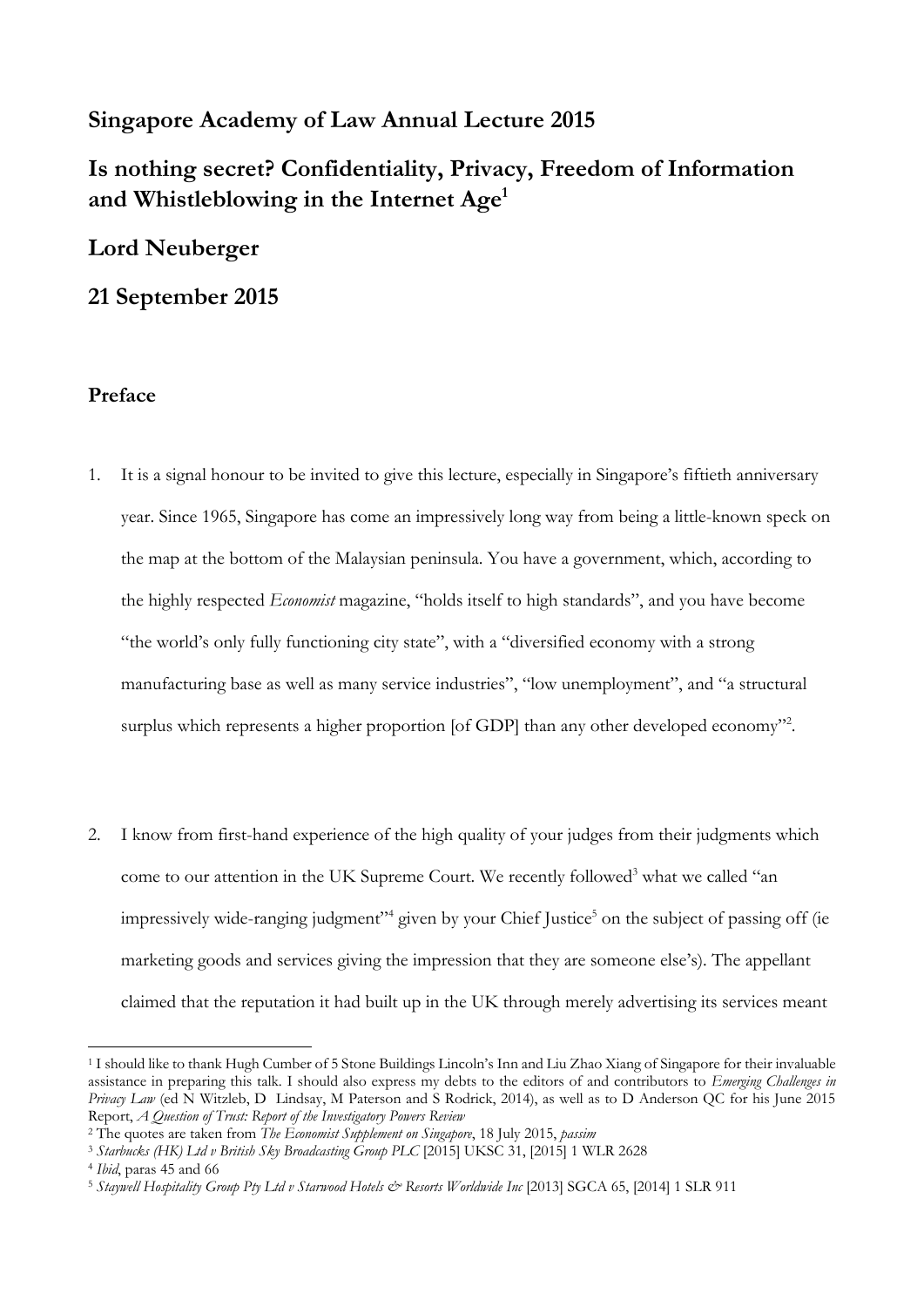that it had enough of a reputation to bring a passing off claim. This was inconsistent with established principles, but the appellant argued that we should change the law because of developments in IT, and in particular the internet. We rejected that, saying "*given that it may now be so easy to penetrate into the minds of people almost anywhere in the world so as to be able to lay claim to some reputation within virtually every jurisdiction, … the imbalance between protection and competition which [the appellant's] case already involves … would be exacerbated*" 6 .

### **Privacy is a fundamental right**

- 3. The effect of the internet on legal rights is central to my talk today. However, the right in question, privacy, is perhaps more fundamental than any IP right, although it has only relatively recently been recognised by the law. Today, most international conventions on human rights and liberties now protect the right to privacy.<sup>7</sup> And, in March this year, the UNHRC in Geneva created a new UN Special Rapporteur on "the Right to Privacy in the Digital Age".<sup>8</sup>
- 4. As Sir Zelman Cowan famously said forty-five years ago, "*A man without privacy is a man without*  dignity"<sup>9</sup>. Indeed, simply knowing that your actions and words are, or even may be, heard or seen by others affects what you say and do. The 18<sup>th</sup> century philosopher, Jeremy Bentham designed a prison where all the prisoners could be under observation at any point. He described it as "*a new*

<sup>6</sup> *Starbucks supra*, para 63

<sup>7</sup> Universal Declaration of Human Rights Article 12; United Nations Convention on Migrant Workers Article 14; UN Convention of the Protection of the Child Article 16; International Covenant on Civil and Political Rights Article 17. Provisions in regional conventions include: Article 10 of the African Charter on the Rights and Welfare of the Child; Article 11 of the American Convention on Human Rights; Article 4 of the African Union Principles on Freedom of Expression; Article 5 of the American Declaration of the Rights and Duties of Man; Article 21 of the Arab Charter on Human Rights; and Article 8 of the European Convention for the Protection of Human Rights and Fundamental Freedoms; Johannesburg Principles on National Security, Free Expression and Access to Information, Camden Principles on Freedom of Expression and Equality. (this list is taken from the Privacy International website:<https://www.privacyinternational.org/> ) <sup>8</sup> Press Release, 26 March 2015:<http://www.ohchr.org/>

<sup>9</sup> Z. Cowan, *The Private Man* (1970) 24 Inst Pub Affairs Rev, 26. He went on to say that "the fear that Big Brother watching and listening threatens the freedom of the individual no less than the prison bars".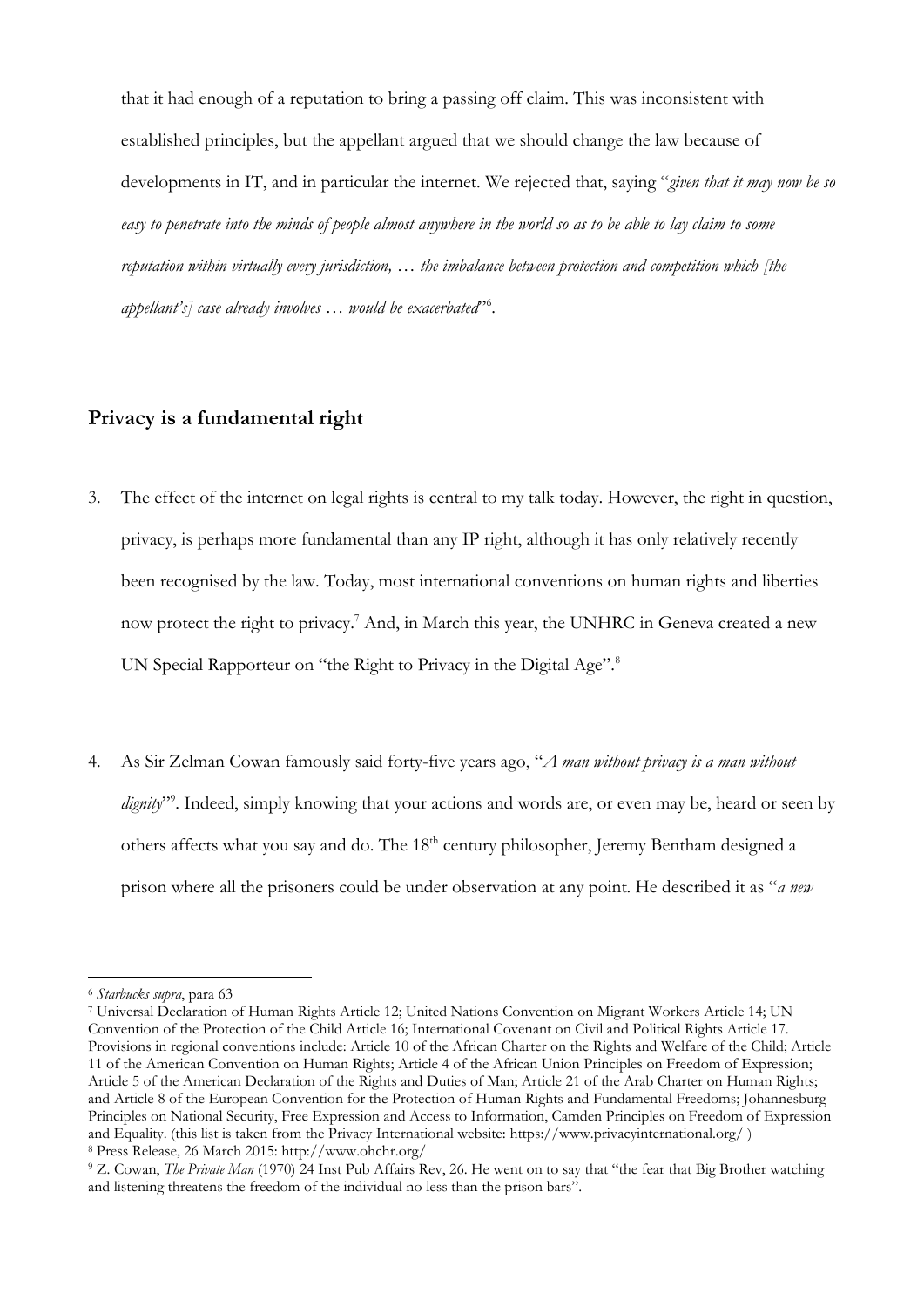mode of obtaining power of mind over mind, in a quantity hitherto without example<sup>210</sup>. And the 20<sup>th</sup> century French philosopher, Michel Foucault suggested that "*a state of conscious and permanent visibility that assures the automatic functioning of power*" and "*should tend to render its actual exercise unnecessary*" 11 .

5. However, even the identity and nature of fundamental rights may vary with time and place. As I recently pointed out<sup>12</sup>, virtually every fundamental right which most people in the UK would take for granted today would not have been seen as a right at all by anyone in England 400 years, let alone 800 years, ago, when Magna Carta was sealed<sup>13</sup>. And the recent, very different, public reactions in Germany and France to the proposed grant of statutory powers of electronic interception to national security services highlights the territorial variations. A wide-ranging new law in France, with is relatively *dirigiste* tradition, seems to have prompted a relatively muted response, whereas in Germany, with its memories of the Nazis and the Stasi a proposed new law, which is probably less intrusive<sup>14</sup>, has caused much outrage<sup>15</sup>. The attitude in the UK appears to be somewhere in the middle, whereas in the USA the public has only become generally concerned about government surveillance since the revelations made by Julian Assange and Edward Snowden.<sup>16</sup> However, in the past seventy years, we have been developing international norms in some areas of human rights which it is now reasonable to treat as universal.

### **Privacy is a qualified right**

 $\overline{a}$ 

6. Even though it is generally regarded as an important legal right, privacy is not an absolute right: it has to be subject to constraints. Perhaps the most frequently encountered constraint is when

<sup>10</sup> J Bentham, *The Works of Jeremy Bentham*, vol. 4 (1843), p 39

<sup>11</sup> M Foucault, *Discipline and Punish* trans. Alan Sheridan , p.201

<sup>12</sup> [https://www.supremecourt.uk/docs/speech-150512.pdf,](https://www.supremecourt.uk/docs/speech-150512.pdf) paras 2-7

<sup>13</sup> Although privacy was recognised in some ancient texts as pointed out by D Anderson in his *Review op cit* (fn 1) para 2.3

<sup>14</sup> http://www.theguardian.com/world/2015/jul/24/france-big-brother-surveillance-powers.

<sup>15</sup> [http://www.wsj.com/news/articles/SB10001424052702303874504579372832399168684?mg=reno64-wsj.](http://www.wsj.com/news/articles/SB10001424052702303874504579372832399168684?mg=reno64-wsj)

<sup>16</sup> see D Anderson *op cit* (fn 1), paras 2.26-2.33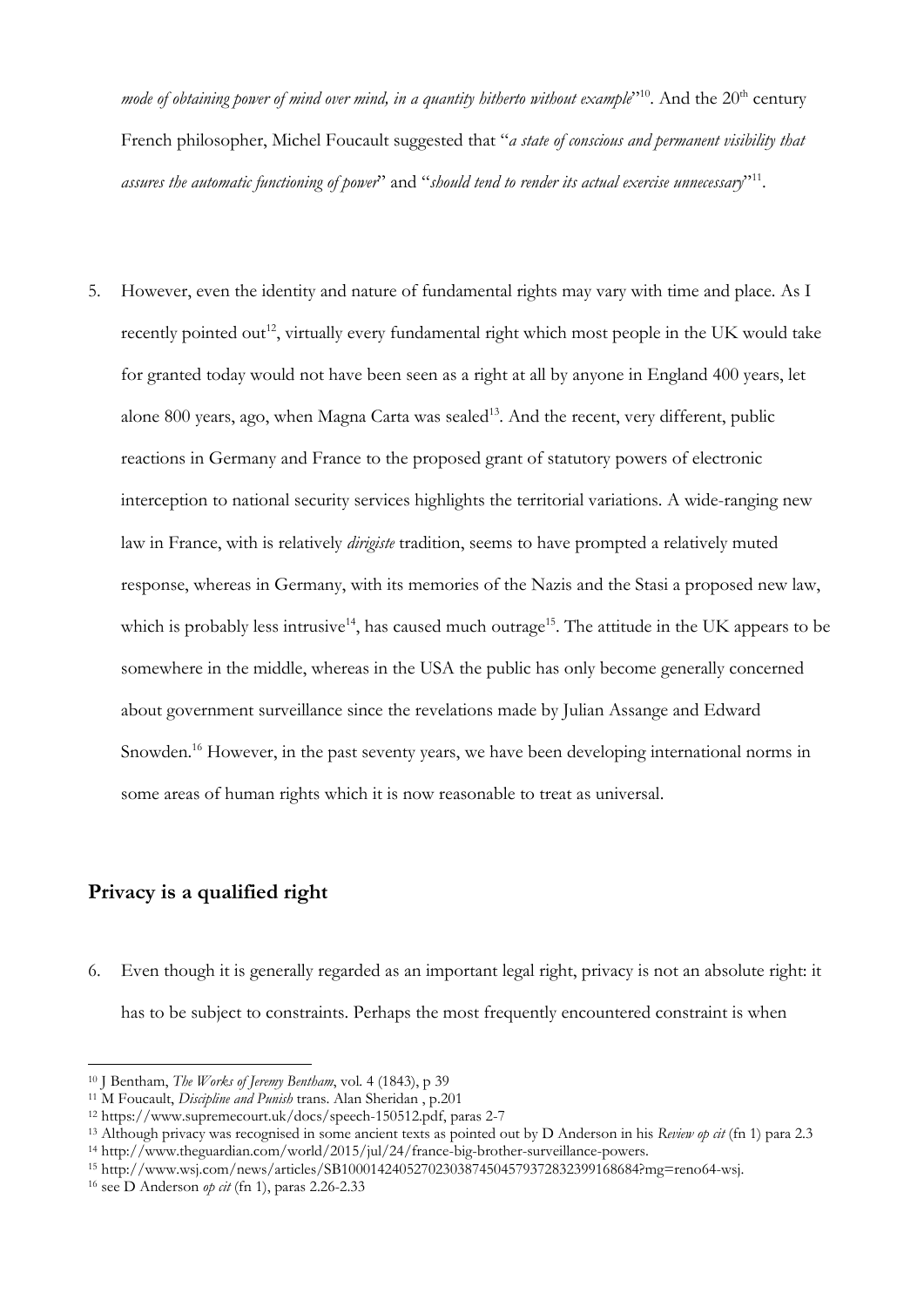privacy comes into conflict with another, perhaps even more important, and qualified, right, freedom of expression. Partly because it is the media who most frequently question the right to privacy, at least in the UK, we may overlook the fact that, in many ways, the right to privacy is an aspect of freedom of expression. Most people would feel very constrained about what they felt free to say or do on social, family or even many business occasions if they knew that their words or actions would or even might be broadcast generally. But that does not alter the fact that in deciding whether to permit a newspaper to publish a story about someone, the law is balancing two conflicting rights against each other.

7. An equally important tension exists between privacy and national security and law enforcement. The extent of the tension is no better demonstrated than through the contrasting public reactions to the revelations published by Edward Snowden. Condemnation and praise are handed out in almost equal measure by journalists and political commentators - and with almost equal vehemence and one-sidedness. A more balanced and thoughtful analysis of the tension between national security and privacy can be found in the report<sup>17</sup> published a couple of months ago by David Anderson QC, the UK Independent Reviewer of Terrorism Legislation.

### **The role of the law in protecting privacy**

8. If privacy is to be protected, competing rights and interests have to be balanced in particular cases. In broad terms, that exercise involves policing the boundaries between the public and the private, the individual and other individuals, the individual and the state. Such an exercise can only properly be carried out through the law, which, at least normally, means legislation which sets out the principles and the courts which then apply and develop those principles. The law is the watchman

 $17$  *op cit* (fn 1)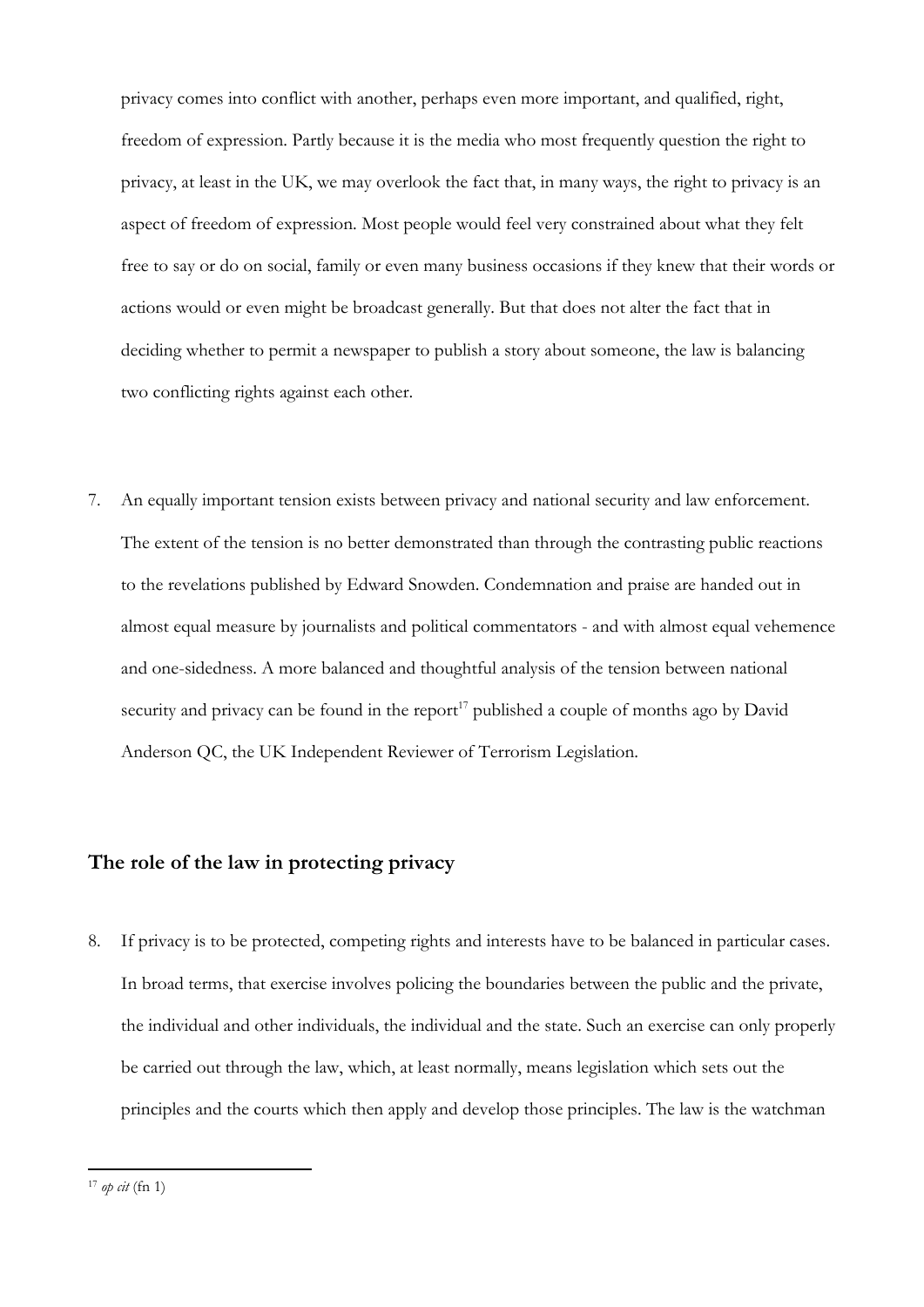on the walls is in point, and there are three overarching problems for the watchman guarding the citadel of privacy.

- 9. The first is that the precise extent of the citadel protected by the walls is by no means clear. It is quite hard to define the nature of the right to privacy, not least because it is a relatively new legal right. It has two main conceptual dimensions. First, the right to prevent anyone from misusing (which can include accessing, retaining, using or disseminating) personal information. Secondly, the right to seclusion, ie the right to personal space, the right to be left alone<sup>18</sup>. But the precise boundary between the private and public spheres is unclear and controversial in many cases.
- 10. The second overarching problem for the watchman is the difficulty in distinguishing friend from foe. Almost all the rights which privacy rubs up against rights, are, like privacy, often subject to conflicting and strong opinions. Accordingly, a difficult and often potentially controversial balancing exercise has to be carried out, and it is an exercise which requires weighing of factors which are inherently mutually incommensurate.
- 11. The third overarching problem for the watchman is that, since about 1985, the weaponry available to assault and breach the walls has become remarkably sophisticated and bewilderingly fastchanging, as a result of developments in communications technology. It is now possible to communicate immediately with almost anybody, indeed with almost everybody, across the globe. Further, an enormous amount of information is available about all of us on the internet, not merely through our intended, voluntary communications, but also through information which we are required to provide (eg to hospitals or when we apply for a licence) or which we unconsciously

<sup>18</sup> Including freedom from harassment as Tugendhat J explained so well in *Goodwin v News Group Newspapers Ltd* [2011] EMLR 27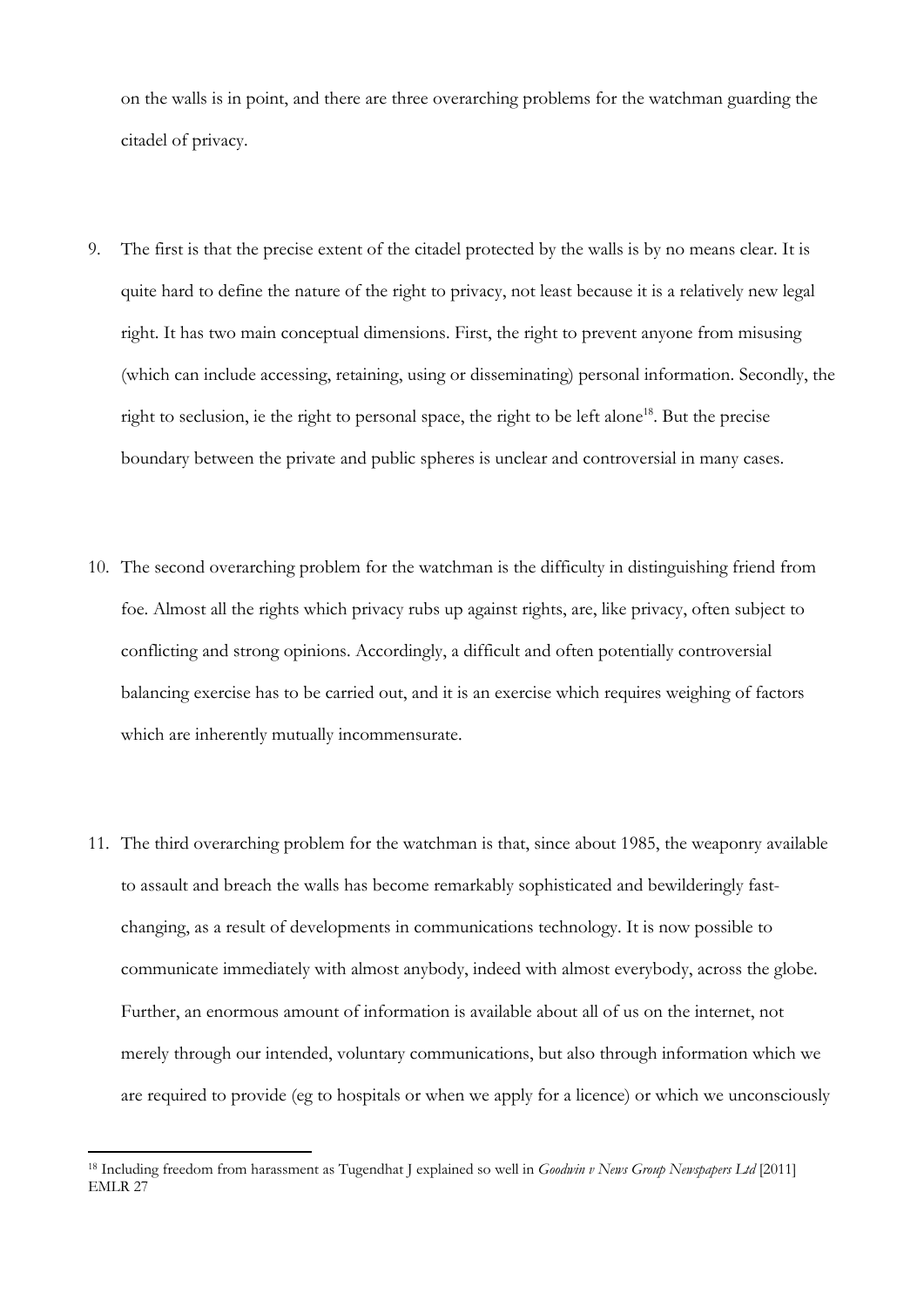make available (eg by shopping on line or by using search engines). And all this information is accessible to many entities and people, who may collate it and find it a valuable commodity. In addition, huge numbers of people willingly place large quantities of information about themselves online, without fully appreciating the import of what they are doing.

- 12. Thus, the internet, particularly bearing in mind its "almost unlimited search and memory capacity"<sup>19</sup>, represents what many would call a "quantum leap"<sup>20</sup> in scale over the past. In addition, the internet is subject to disaggregated control and is effectively outside any single national jurisdiction. Indeed, that the whole thrust of the internet is inconsistent with the core principles of data protection<sup>21</sup>, namely limiting the collection of data to what is strictly necessary for a specific lawful purpose, limiting the use of that data to that purpose, not sharing the data, and deleting the data as soon as it is no longer needed for that purpose.
- 13. And it is not just the internet. CCTV enables peoples' public locations to be identified, and a mobile phone enables its owner's movements to be monitored, as do tracking devices and GPS. It is relatively easy now to record mobile phone conversation in the street via a listening device close to the speaker. Secret photography or filming is easy with mobile phones. And face-recognition technology coupled with remote filming enables almost random invasion of privacy. And fresh developments are occurring all the time.
- 14. Both statute law, with its prior investigatory, consultative and democratic processes, and the common law, with its focus on gradual development on a case by case basis, are therefore facing

<sup>19</sup> Viviane Reding http://europa.eu/rapid/press-release\_SPEECH-12-764\_en.htm

<sup>&</sup>lt;sup>20</sup> An inappropriate expression when one thinks about it; in nuclear physics, a quantum leap is almost the smallest change one could imagine

<sup>21</sup> As pointed out in L Bygrave *Data privacy Law and the Internet* in *Emerging Challenges in Privacy Law* (ed Witzleb et al, 2014) p 272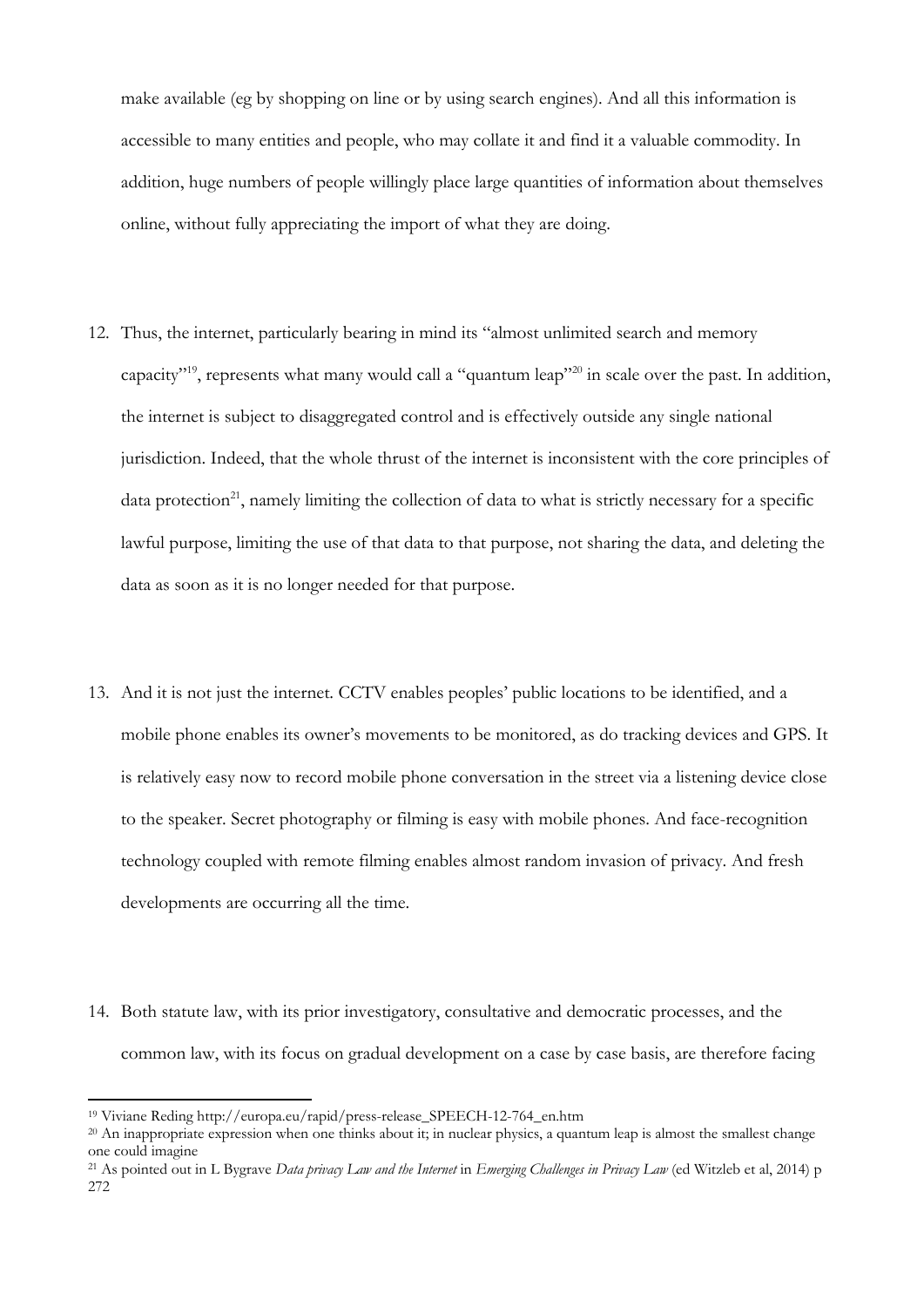unprecedented challenges from the Internet, which has been described by one of Google's founders as "*the largest experiment in anarchy that we have ever had*"<sup>22</sup>, and which is subject to frequent significant developments.

15. These problems for the watchman reinforce the importance of the role of the law in defining the extent of the right to privacy, and indeed the other rights and interests which it rubs up against. Only the rule of law is capable of effectively providing proper protection of such a vital right and defining its limits. This is reflected in the fact that many major human rights instruments require interferences with many rights can only be justified if they are "*in accordance with the law*"<sup>23</sup>.

#### **The current law on privacy and data control**

16. By article 8, the European Convention on Human Rights (the European Convention), which came into effect in 1953, recognises that privacy as a fundamental human right, and, following the enactment of the Human Rights Act 1998 (the 1998 Act), article 8 is part of UK law. However, even now, not every democratic country has a law which grants its citizens an express right to privacy. Thus, the constitutions of Singapore and the United States do not include a right to privacy; nor do the Charters or Bills of Rights of Canada, New Zealand or Hong Kong<sup>24</sup>. That is scarcely surprising. While the common law has long recognised a right in confidential information, it has been very reluctant to recognise a right to privacy. The English Court of Appeal refused to recognise a common law right to privacy in 1990<sup>25</sup>, but the 1998 Act has changed things and a few

<sup>22</sup> E Schmidt and J Cohen, *The New Digital Age: Reshaping the Future of People, Nations and Business* (2013)

<sup>&</sup>lt;sup>23</sup> See for example, Article 8 ECHR, section 1 of the Canadian Charter of Rights, and section 5 of the New Zealand Bill of rights. And the Singapore Constitution recognises this principle in articles 9(1) and 14(2) (limitations on the right to life and liberty, and the right to freedom of speech, assembly and association).

<sup>24</sup> Canadian Charter of Rights and Freedoms 1982, New Zealand Bill of Rights 1990, Hong Kong Bill of Rights Ordnance cap 383

<sup>25</sup> *Kaye v Robertson* [1990] EWCA Civ 21, [1991] FSR 62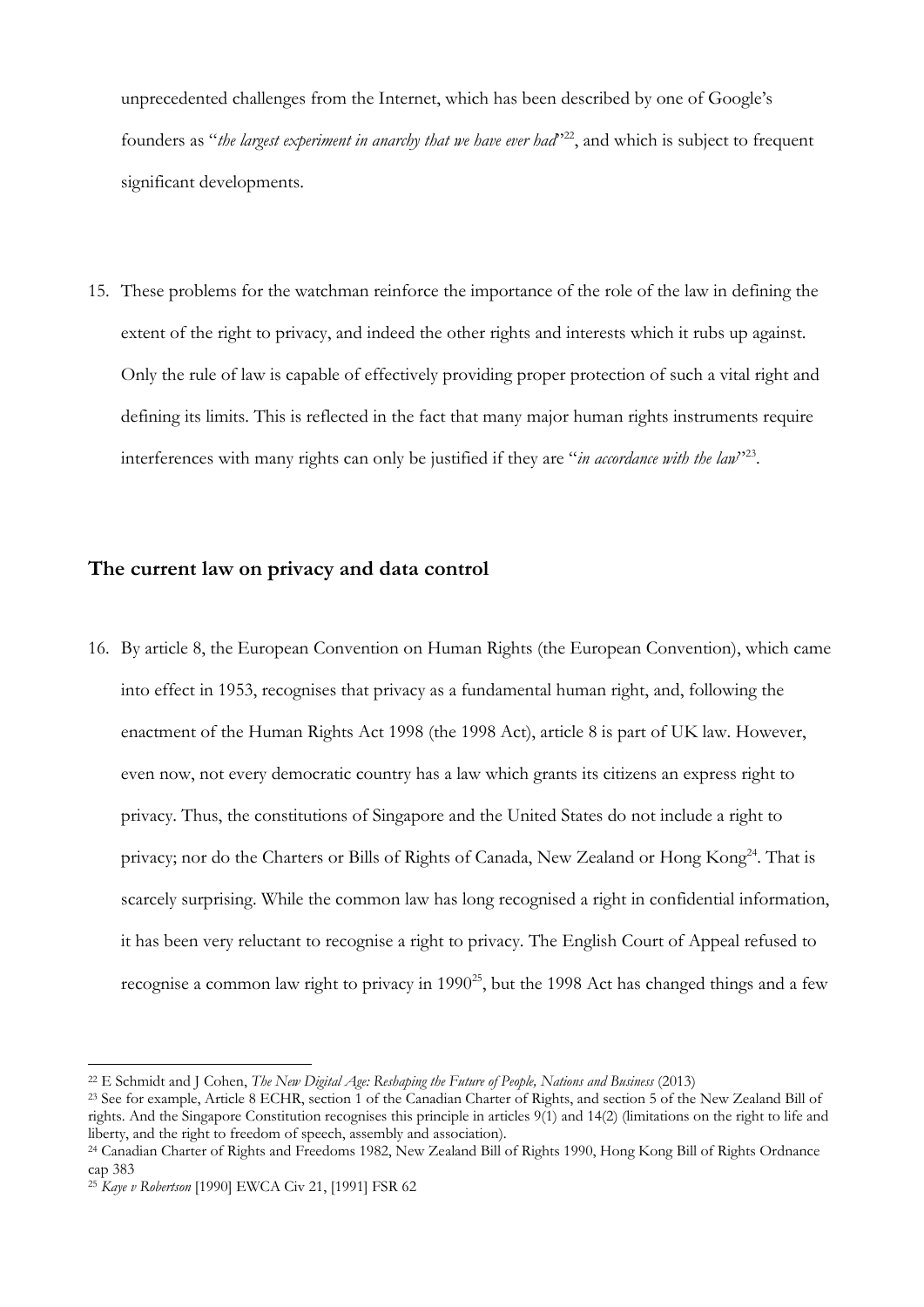months ago the court recognised misuse of private information – which covers most, if not all, aspects of privacy - as a tort<sup>26</sup>. And, in an interlocutory judgment last month<sup>27</sup>, the Singapore Court of Appeal has specifically left open the question whether a common law right to privacy should be recognised in this jurisdiction. The Australian federal government's attempts to introduce a statutory cause of action for breach of privacy have been abandoned, or at least postponed, as a result of ferocious criticism from the newspapers.

17. Apart from the 1998 Act, UK statutes give some protection to privacy - eg by restricting interception of electronic messages, while seeking to maintain national security<sup>28</sup>, protection from harassment<sup>29</sup> and stalking<sup>30</sup>, and criminalising revenge porn, whereby rejected lovers place compromising photos of the rejecting party on the internet, was made a criminal action this year, carrying a maximum sentence of two years<sup>31</sup>. The various UK statutes which afford protection differ in their approach and extent, and the pattern of statutory control has rightly been described as being "neither coherent nor comprehensive" so that there is "duplication in some areas and gaps in others<sup>132</sup>. More stringently, Mr Anderson characterised the current state of the principal UK statute governing surveillance for law enforcement and security purposes, RIPA, as "*undemocratic, unnecessary and – in the long run- intolerable*".<sup>33</sup>

l

<sup>26</sup> *Google Inc v Vidal-Hall* [2015] 3 WLR 409

<sup>27</sup> *ANB v ANC* [2015] SGCA 43, paras 20-23

<sup>28</sup> Relevant legislation includes Regulation of Investigatory Powers Act 2000, Terrorism Act 2000, Wireless and Telegraphy Act 2006, sections 48-49 and Data Retention and Regulatory Powers Act 2014

<sup>29</sup> Protection from Harassment Acts 1997, sections 2 and 4

<sup>30</sup> Ibid, sections 2A and 4A – added by Protection of Freedoms Act 2012

<sup>31</sup> Criminal Justice and Courts Act 2015, sections 33-35

<sup>32</sup> N Moreham, *Protection against intrusion in English legislation* in *Emerging Challenges in Privacy Law* (eds Witzleb and ors, 2014), pp 155-156

<sup>33</sup> D Anderson in his *Review op cit* (fn 1), Executive Summary, p 8, para 35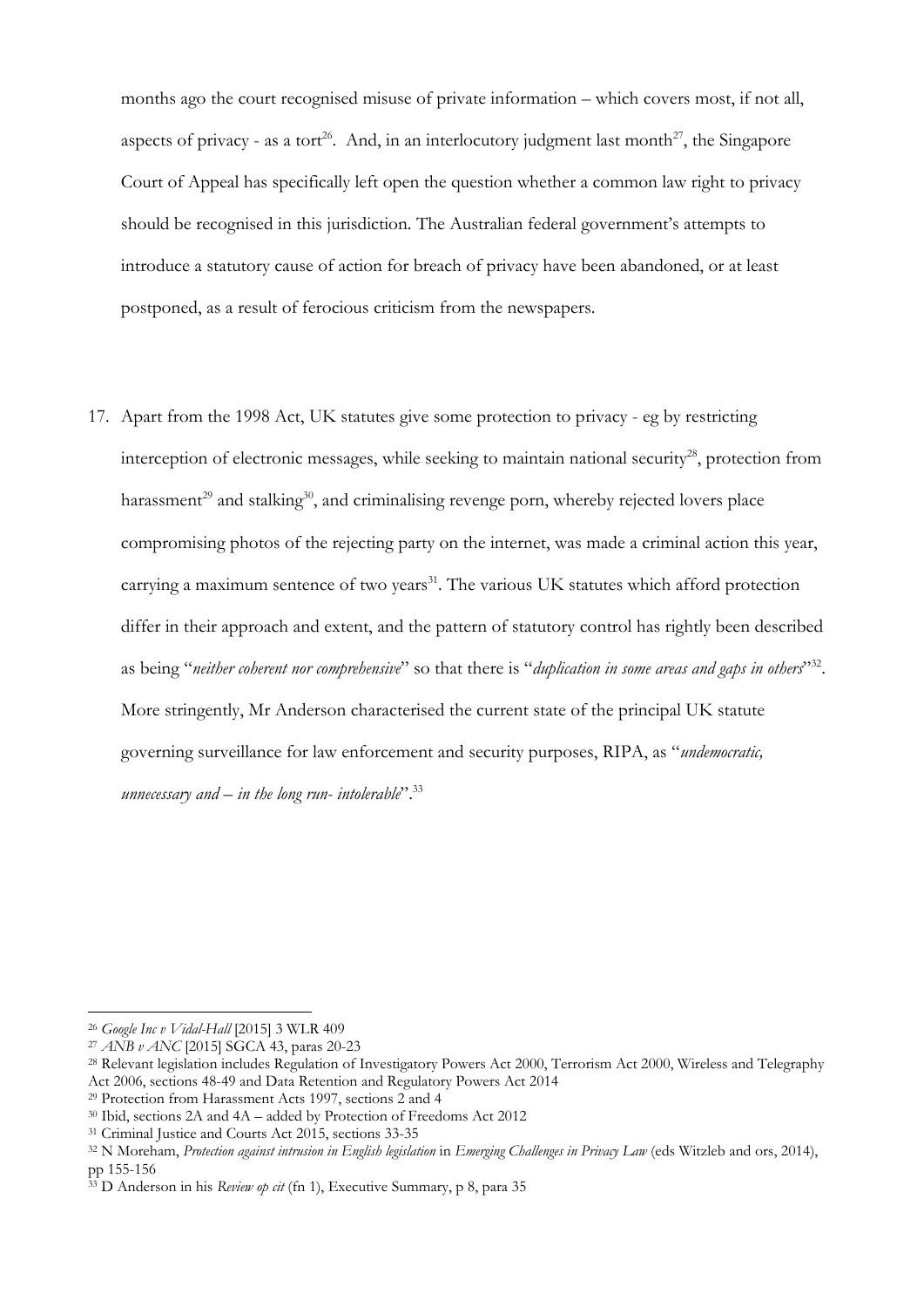- 18. Most countries now have legislation which seeks to protect personal data. The OECD started the ball rolling in 1980 $34$ , and there was limited national and international action as a result $35$ . However, it was only after 1990 that most states really started to appreciate the urgent need for privacy protection in the light of the development of the internet<sup>36</sup>. This is scarcely surprising: in 1995, only 16 million people used the internet, whereas now it is over 3 billion<sup>37</sup>.
- 19. The EU, with its 29 member states, probably has the highest level of privacy rights and data protection, in the 1995 Data Protection Directive, the 1995 DPD<sup>38</sup>, which was followed by the eprivacy Directive of 2002<sup>39</sup>, and the 2006 Data Retention Directive<sup>40</sup>. The Council of Europe (which includes all EU members and a further 15 European countries) has its own data protection Convention, Convention 108<sup>41</sup>, and a 2001 protocol ensures that it now closely aligned with the EU's 1995 DPD.
- 20. The US has relatively weak and patchy legislation protecting data protection<sup>42</sup>. I think that reflects three differences between the US and Europe. First, Europe generally has more faith in regulations whereas the US tends to favour market-based solutions. Secondly, Europe, with its recent history of totalitarian governments, protects privacy rather more than the US, with its commitment to the

<sup>34</sup> Council of the OECD, *Recommendation concerning Guidelines Governing the Protection of Privacy and Transborder Flows of Personal data*, 23 Sept 1980

<sup>35</sup> Eg the Council of Europe's *Convention 108* – see below

<sup>36</sup> V Leib *ICANN – EU Can't: Internet Governance and Europe's Role ….* (2002) 19 Telematics and Informatics 159, 161

<sup>37</sup> *http://www.internetlivestats.com/internet-users/*

<sup>38</sup> Directive 95/46/EC , [1995] OJ L 281, and see Convention 108

<sup>&</sup>lt;sup>39</sup> Directive 2002/58/EC concerning the processing of personal data and the protection of privacy in the electronic communications sector

<sup>40</sup> Directive 2006/24/EC on the retention of data generated or processed in connection with the provision of publicly available electronic communications services or of public communications networks and amending Directive 2002/58/EC <sup>41</sup> Convention for the Protection of Individuals with Regard to Automatic Processing of Personal Data 1981

<sup>42</sup> See J Whitman, *the Two Western Cultures of Privacy: Dignity versus Liberty* (2004) 113 Yale Law Journal 1151; and, since this lecture was given, the point has been emphasised by the Opinion of the Advocate general in *Schrems v Data Protection Commissioner* – see footnotes 91 and 115 below.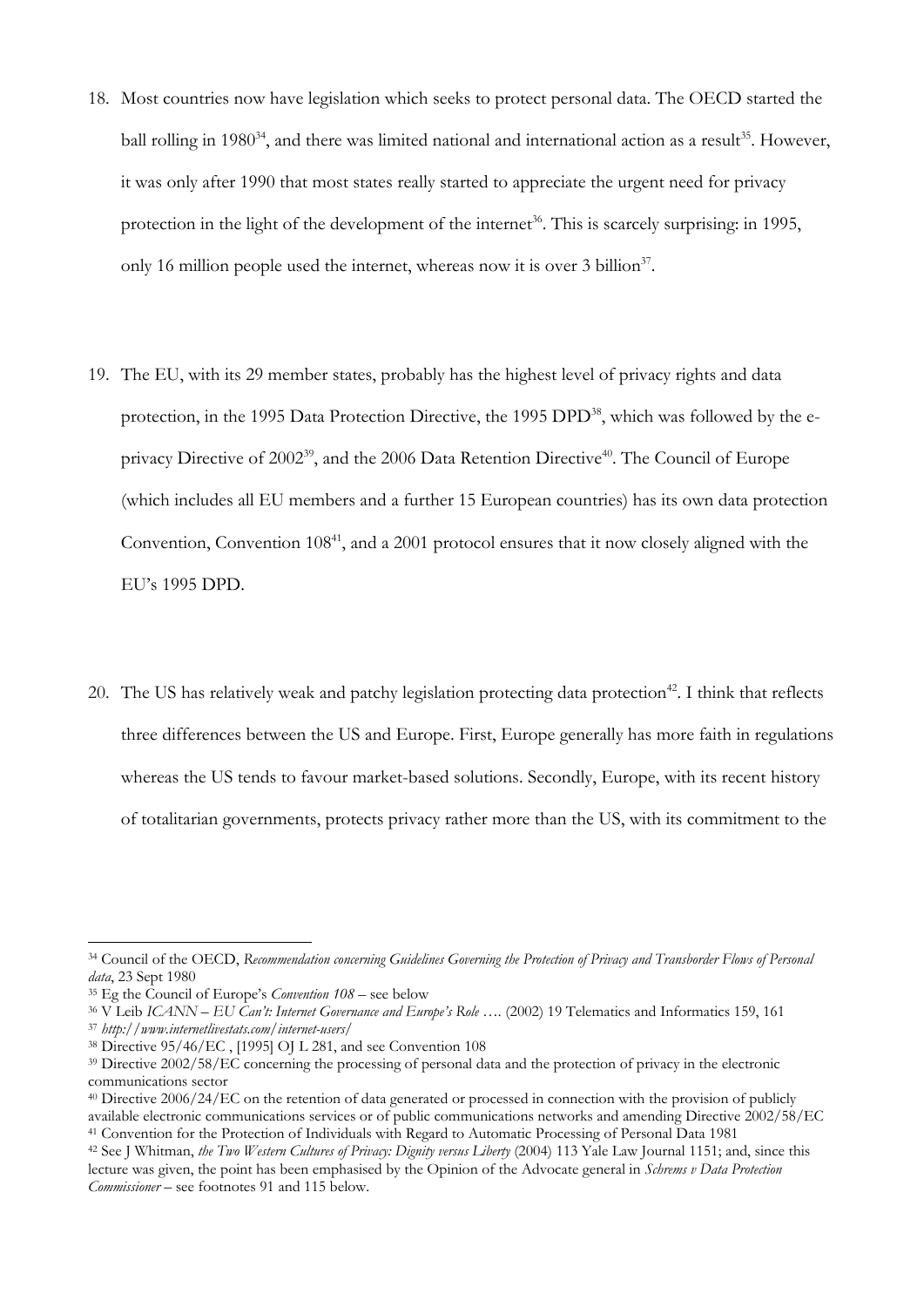First Amendment. Thirdly, it is in the US that most IT applications are first developed or implemented $43$ , so commercial concerns are inevitably greater there than in Europe.

21. Outside Europe and the US, around sixty countries have data protection laws, and research<sup>44</sup> suggests that the European approach has generally been influential<sup>45</sup>. Singapore passed the Personal Data Protection Act in 2012, but public authorities are excluded from its ambit, and, while its purpose is not to protect privacy, as a leading commentator has said, it could be invoked for that purpose<sup>46</sup>.

#### **What is private?**

22. The difficulties in identifying the boundaries of privacy in the internet age is well demonstrated by the simple fact that there is still much debate as to what constitutes "personal data". The expression itself is relatively uncontroversially defined in Convention  $108^{47}$ , which itself followed the OECD guidance<sup>48</sup>, as "any information relating to an identified or identifiable individual". So far at least, European courts have been unable to agree whether a person's IP address constitutes an item of "personal data"<sup>49</sup>. And there is debate as to whether biometric data counts as personal data<sup>50</sup>. Further, although they are all bound by the same directives, regulations and conventions, different European countries adopt different approaches to anonymising publicly available

<sup>43</sup> L Bygrave *Data Privacy Law: An International Perspective* (2014), pp 107-116

<sup>44</sup> G Greenleaf, *Global Data Privacy Laws: 89 Countries and Accelerating* (2012) and *The Influence of European Privacy Standards Outside Europe: Implications for Globalisation of Convention 108 (2012)* 2 International Data Privacy Law 68

<sup>45</sup> Australia enacted data protection legislation in 198845, although initially it only applied to tax file numbers and consumer credit reporting until 2000, and Australia is now considering extending the 1988 Act pursuant to recommendations made in 2008 by its Law Reform Commission. Hong Kong passed a Data Protection Ordinance in 1995, and Malaysia did so in 2010 (although it does not cover the public sector).

<sup>&</sup>lt;sup>46</sup> S Chesterman, *After Privacy: the Rise of Facebook, the Fall of Wikileaks and the Future of Data Protection [2012]* Singapore Journal of Legal studies 391

<sup>47</sup> Article 1(b) of the Annex to Convention 108

 $48$  see fn 34

<sup>49</sup> See the discussion in L Bygrave, *Data Protection Law: Approaching Its Rationale, Logic and Limits* (2002), pp 129ff

<sup>50</sup> See E Knidt *Privacy abd data Protection Issues if Biometric Applications* (2010) pp 94ff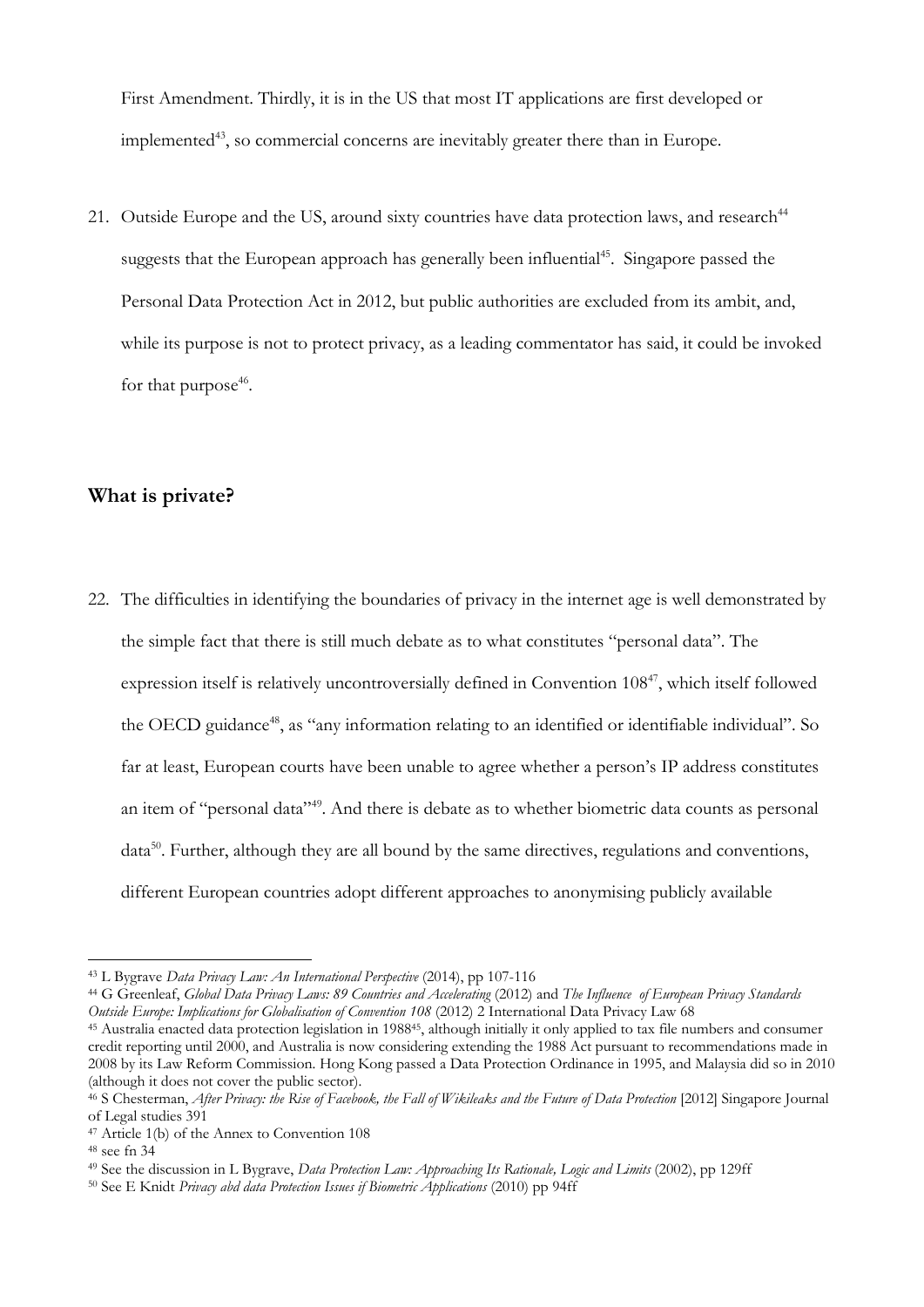personal data. For instance, Germany requires anonymisation provided it can be achieved proportionately, whereas Sweden has no such proviso for proportionality<sup>51</sup>.

- 23. More broadly, unlike confidentiality in the context of the law of intellectual property, privacy is a nuanced and multi-faceted concept. In IP law, the position is normally binary: information loses its confidential status once it is in the public domain, even only to a very limited extent. The position is very different in relation to privacy. The fact that information about an individual is in the public arena does not necessarily prevent that individual from challenging its dissemination more widely, more intensely or more permanently. And, as already discussed, privacy also goes further than mere dissemination of information, and importantly includes the right to be left alone.
- 24. It is as unrealistic to say that if one does not wish to have ones privacy interfered with one should not go online as it is to say that if well-known individuals didn't want candidly taken photos to be widely published, they should not leave their houses. In that connection, the nuanced nature of privacy is vividly demonstrated by the House of Lords *Campbell* decision<sup>52</sup>, where it was held to be permissible to report on a famous model's drug addiction, but only because she had publicly denied it, while it was held to be impermissible to publish a photograph of her about to enter a rehabilitation clinic, even though she was in a public place. The case involved newspaper coverage, but the same principles apply to the internet. Indeed, the effect of publication on the internet is greater because public actions, events or appearances that are fleeting and visible to relatively few spectators are now not merely subject to publication in newspapers which would be seen by at

<sup>51</sup> See eg *Digital Privacy – PRIME Privacy and Identity Management*, ed J Camenisch et al, Chap 3, pp 49-50

<sup>52</sup> *Campbell v MGN Ltd* [2004] 2 AC 457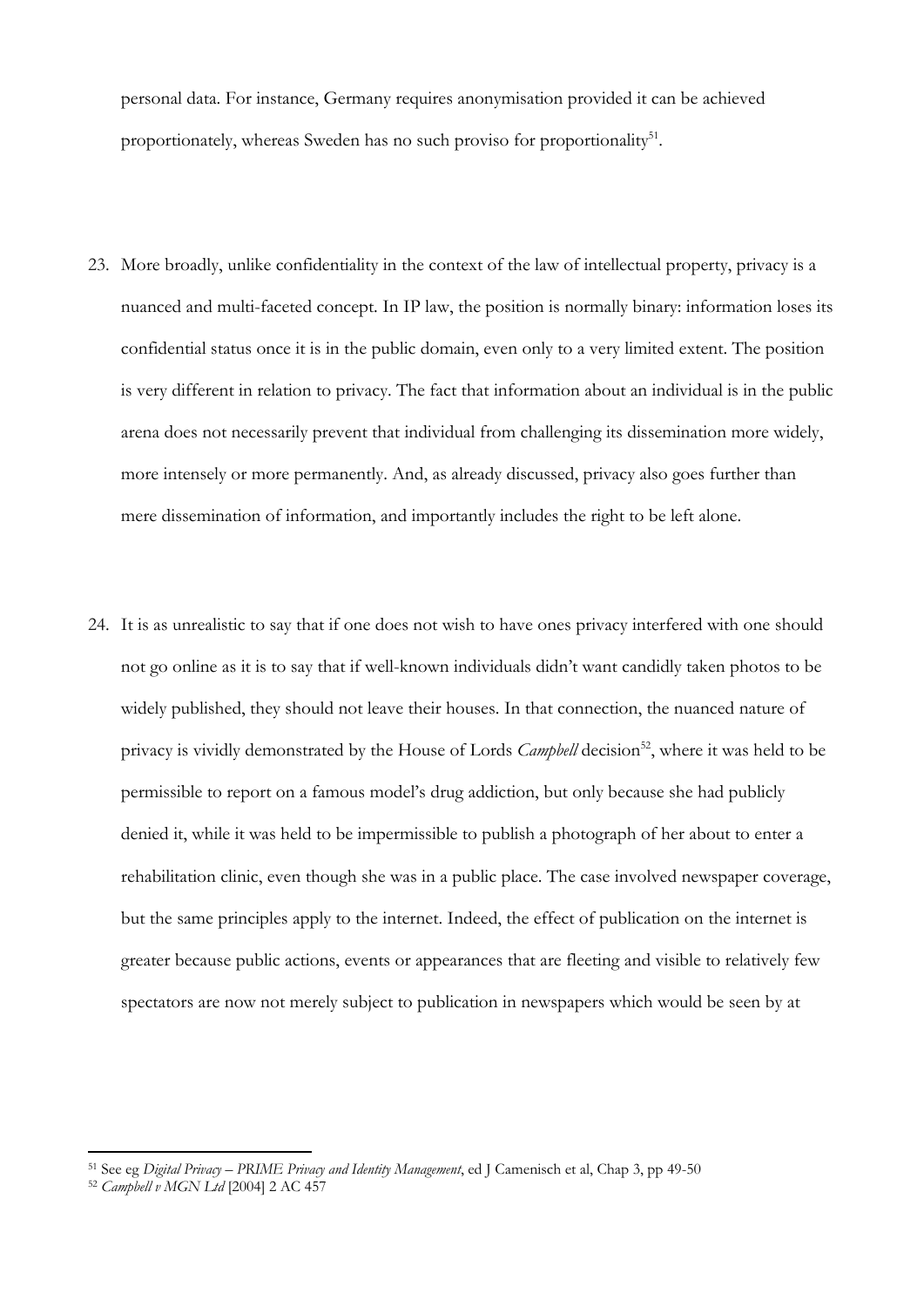most a few million people and are thrown away next day, but are now subject to "permanent capture"<sup>53</sup> and global distribution to billions of people on the internet.

- 25. A telling example of the nuanced nature of privacy on the internet is the so-called "right to be forgotten". As a "data controller" under the EU 1995 DPD<sup>54</sup>, Google is required to remove data which "appear to be inadequate, irrelevant or no longer relevant or excessive in the light of the time that had elapsed". In the *Google Spain* case<sup>55</sup>, a Spanish newspaper had published in 1998 an announcement listing houses which were being sold to recover social security debts from their owners, including Mr Costeja, who were identified. Eleven years later, Google rejected his request to remove the link to this story from their search engine, and the EU Court in Luxembourg (the ECJ) held that they were wrong to do so. As a result, Google and other search engine companies have been prepared to accede to requests to remove outdated, embarrassing stories from their websites.
- 26. Earlier this year, the Netherlands courts refused to order Google to remove links to a TV broadcast showing a "hitman", who had been convicted a number of years ago, discussing a projected attack with his client. As it did not name the man, merely his alias, and the crime in question was serious, the court refused him any relief<sup>56</sup>. And "[t]he right to be forgotten has arrived in Japan", according to Professor Hiroshi Miyashita of Chuo University, Tokyo as a result of a court in Tokyo ordering Google to remove the removal of links to sites suggesting the plaintiff was guilty of criminal activities<sup>57</sup>.

<sup>53</sup> M Paterson *Surveillance in Public Places* in *Emerging Challenges …* (op cit) p 207

<sup>54</sup> European Data Protection Directive (Directive 95/46EC)

<sup>55</sup> *Google Spain SL, Google Inc. v Agencia Española de Protección de Datos, Mario Costeja González*, case C-131/12

<sup>56</sup> *X v Google Netherlands BV* ECL:NL:GHAMS:2015:1123

<sup>57</sup> Gruber *Global Constitutionalism 2015*, p V-12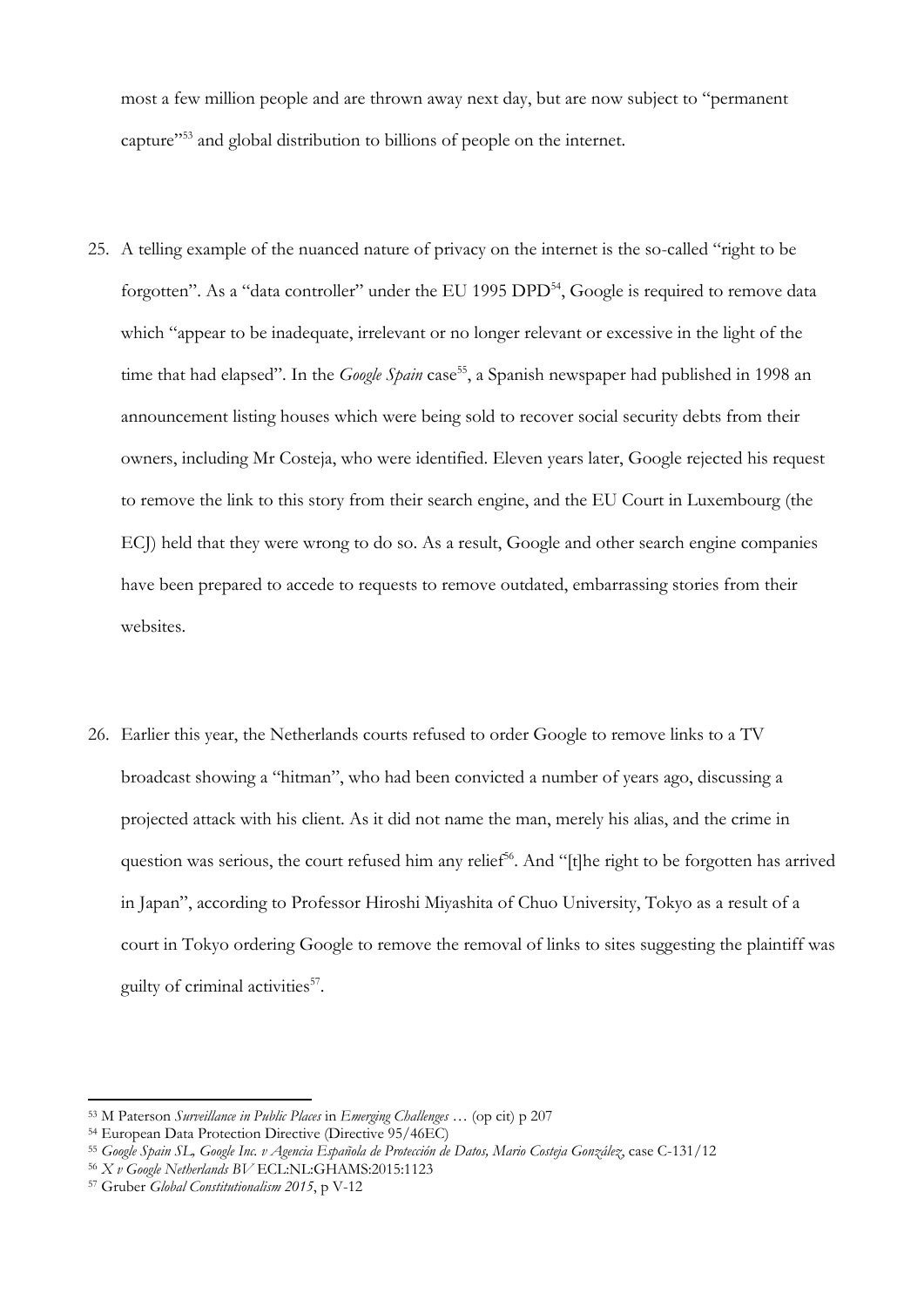- 27. While it is significantly more inclined to favour free speech, it is by no means clear that the right to be forgotten would be automatically rejected in every case in the USA. Section 652D of the *Restatement (Second) of Torts<sup>58</sup>* suggests that an action would lie against someone who gives "*publicity to a matter concerning the private life of another … if the matter … would be highly offensive to a reasonable person, and … is not of legitimate concern to the public*". This rule is, however, not without its judicial and academic critics and doubters<sup>59</sup>.
- 28. Some might argue that the right to be forgotten is an example of judges or legislators not recognising reality, given the fact that the story will remain on the internet, and given also the fact that the increasingly ubiquitous social network services have very limited, if any, control over the activities of end-users, and represent almost limitless powers to search, collect and process information. However, the former Vice-President of the EU Commission, Viviane Reding, recognised this when she described the right to be forgotten as "*of course not an absolute right*", and she went on to say that it cannot *"amount to a right to the total erasure of history*" or "*take precedence over*  freedom of expression or freedom of the media<sup>360</sup>.
- 29. As those observations imply, the need to adopt a realistic approach to the enforcement of privacy and other individual rights on the internet is of course essential, And that is, I think, recognised by the ECJ in decisions such as the *Scarlet Extended* case<sup>61</sup>, where it was held to be disproportionate to expect an Internet Service Provider to monitor systematically for an unlimited period all of its customers' internet usage to ensure that any block file-sharing did not infringe copyright. I see no

 $\overline{\phantom{a}}$ <sup>58</sup> 1977

<sup>59</sup> See eg G Christie *The Uneasy and Often Unhelpful Interaction of Tort Law and Constitutional Law in First Amendment Litigation,*  (2015) 98 Marquette LR 1003, especially at pp1022-1024 and 1029-1030

<sup>60</sup> V Reding, 22 January 2012, http://europa.eu/rapid/press-release\_SPEECH-12-26\_en.htm

<sup>61</sup> *Scarlet Extended SA v Societe Belge des auteurs* (Case C-70/10) [2012] ECDR 4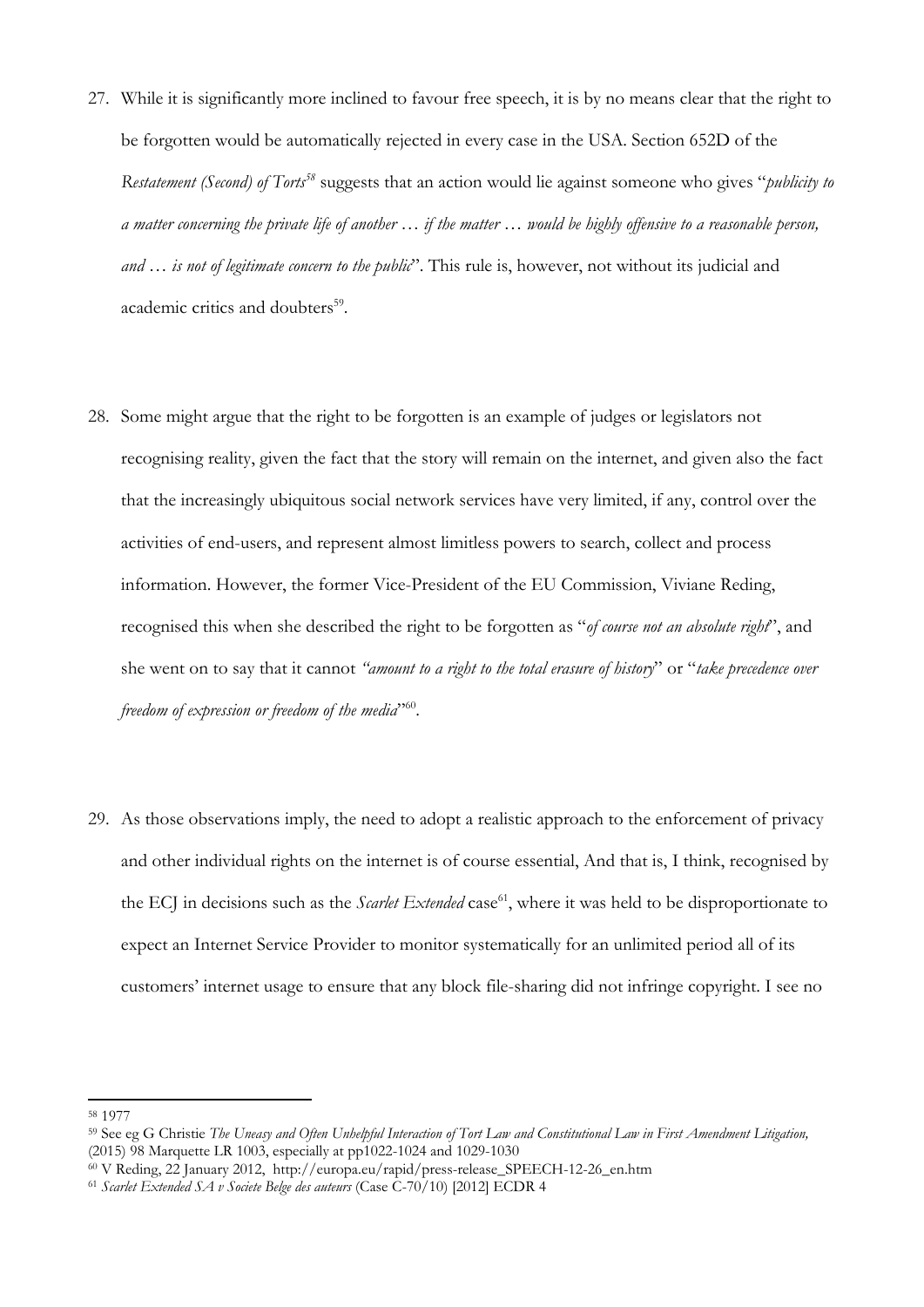reason why the same would not apply to infringement of privacy: *Google Spain* only applies where the subject asks for the removal of the link.

#### **Surveillance and law enforcement**

- 30. The need for government surveillance to prevent terrorism and to combat crime is self-evident. Such surveillance is carried out in all sorts of ways – CCTV, satellite monitoring, bugging devices, interception of communications when transmitted or stored, hacking, and data sharing. In his 2015 report, David Anderson has said that the relatively low number of deaths of UK nationals from terrorism "owes something to luck ... and a great deal to the capabilities of the intelligence agencies and police"<sup>62</sup>. And cyber-fraud, bullying child-grooming and illegal pornography are increasing<sup>63</sup>, much of it on the dark web. All this plainly justifies surveillance by law enforcement agencies and the security services. However, while electronic communications render electronic surveillance all the more necessary, they also render such surveillance all the more potentially intrusive. The difficult question is how to minimise the consequential interference with privacy.
- 31. The UK, like Singapore<sup>64</sup>, Australia<sup>65</sup> and Canada<sup>66</sup>, but unlike the US<sup>67</sup>, does not generally impose a requirement for prior judicial authorisation to conduct surveillance. However, the UK has detailed regulations and codes of practice, and provides for retired senior judges to oversee and report on the surveillance activities of the UK law enforcement and security services<sup>68</sup>, The UK

<sup>62</sup> D Anderson in his Review op cit (fn 1), para 3.14 quoting his previous 2013 report *The Terrorism Acts in 2012*

<sup>63</sup> Europol, *The Internet Organised Crime Threat Assessment*, (November 2014).

<sup>64</sup> [https://www.privacyinternational.org/sites/default/files/Singapore\\_UPR\\_PI\\_submission\\_FINAL.pdf](https://www.privacyinternational.org/sites/default/files/Singapore_UPR_PI_submission_FINAL.pdf)

<sup>65</sup> Telecommunications (interception and Access) Act 1979

<sup>66</sup> Under the National Defence Act 1985

<sup>67</sup> Under the Foreign Intelligence Surveillance Act 1978

<sup>68</sup> These are pretty fully explained in chapter 6 of David Anderson's report *op cit*, fn 1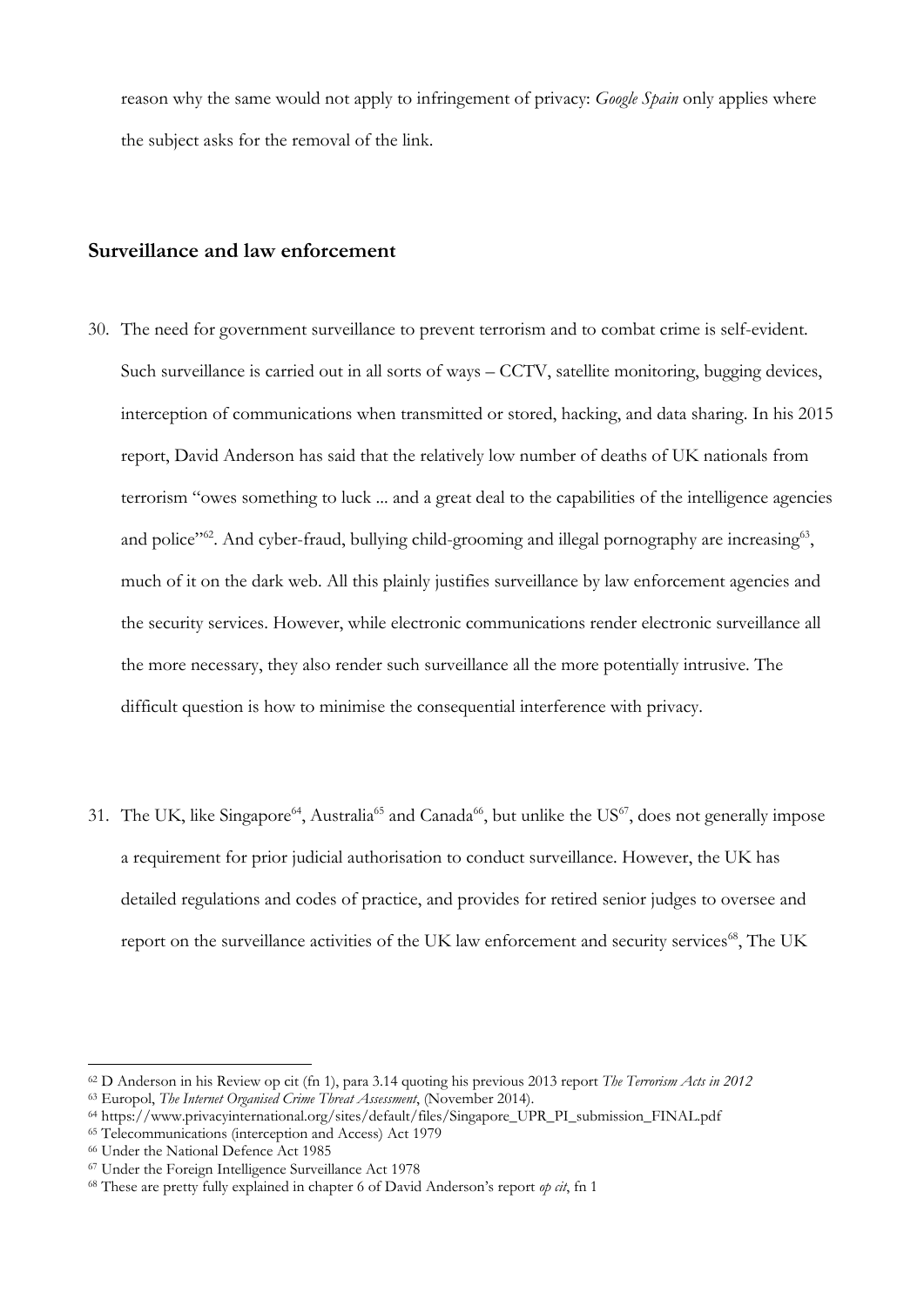also has an Investigatory Powers Tribunal, IPT, in which anyone can bring proceedings of they feel that their privacy rights have been infringed by government surveillance.

- 32. David Anderson recommends a requirement of prior judicial approval (as well as a widening of the ambit of the commissioners' role) <sup>69</sup>. The ECtHR has made clear its view that "*in a field where abuse is potentially so easy … and could have such harmful consequences …., it is in principle desirable to entrust supervisory control to a judge*" <sup>70</sup>, although it accepts that another form of oversight may be acceptable, provided that it was genuinely independent. In a recent decision, currently under appeal, the English High Court held that the UK law on the retention of communications data does not comply with this requirement<sup>71</sup>.
- 33. The European Court of Human Rights in Strasbourg (the ECtHR) accepts that individual states should be entitled to carry out such surveillance, but insists that it is carried out "in accordance with the law" (ie the power must be contained in clear, appropriate and accessible laws which operate foreseeably)<sup>72</sup>, and that it is "in pursuit of a legitimate aim" and "proportionate".
- 34. The Snowden revelations showed that the US intelligence services had been regularly gathering what the US Court of Appeals for the Second Circuit has characterised as "*staggering amount of information … on essentially the entire population of the United States*" (and much of the rest of the world) "on an ongoing daily basis"<sup>73</sup>, and then collating and retaining it in a data bank. The Court held this activity was unlawful as the Patriot Act only permitted the collection and retention of "relevant" information", and this did not entitle the collection of information simply because it might become

<sup>69</sup> D Anderson in his *Review op cit* (fn 1), recommendation 22

<sup>70</sup> Eg *Klass v Germany* (app no 5029/71), para 56

<sup>71</sup> *R (Davis and Watson) v Secretary of State for Defence* [2015] EWHC 1092 (Admin)

<sup>72</sup> *Sunday Times v UK* (app no 6538/74), para 86

<sup>73</sup> *ACLU v Clapper* 785 F.3d 787 (May 7, 2015)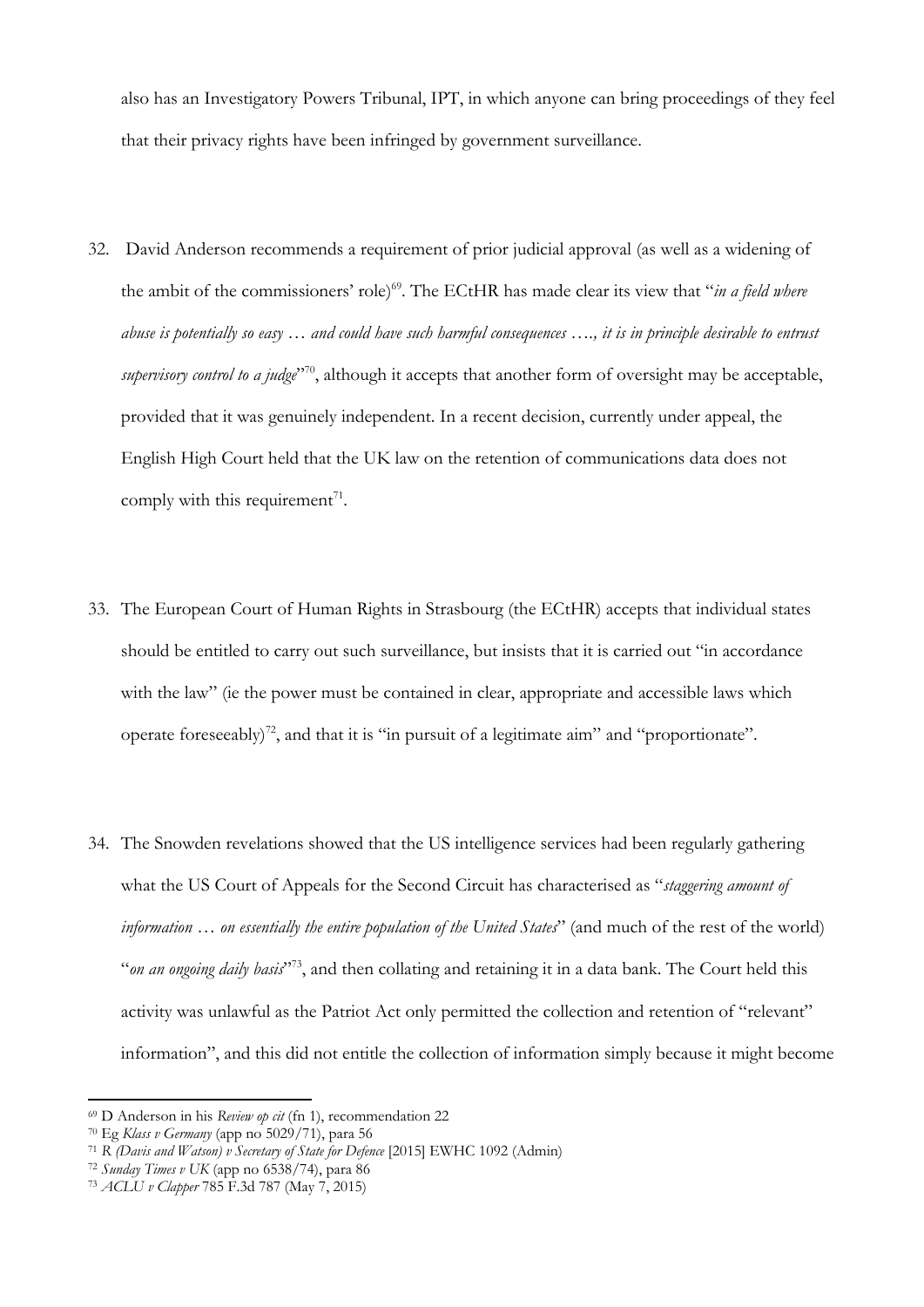relevant one day. (The decision revealed that an investigator identifies a "seed" suspicious phone number, from which calls would then be looked at, and that the investigator then moved on to numbers called from that phone, "first hops", and then to numbers called from the first hops, "second hops" etc. President Obama reduced the number of permitted hops from three to two, and required a Judge to approve the identification for a seed number.)

- 35. In a 2006 decision, the ECtHR accepted that the interception of communications by use of catchwords was acceptable<sup>74</sup>, provided its purpose was sufficiently limited and serious (in that case prevention of terrorism), and there were sufficient safeguards and supervision. In a 2009 decision, however, the ECtHR held that the then UK legislation did not "*the public any indication of the procedure*  to be followed for selecting for examination, sharing, storing and destroying intercepted material<sup>,75</sup>. A similar criticism was made of the EU's own 2005 Data Retention Directive by the European Court of Justice<sup>76</sup>. The Directive was defective as it did not exclude material which was privileged or irrelevant, gave no guidance as to what constituted serious crime, contained no clear limitations on access to and use of data, and had no provision for judicial review before the data was accessed.
- 36. On two occasions over the past year in the UK, the IPT has ruled that surveillance carried out by GCHQ (responsible for UK's security services' online surveillance) was illegal. In one case, the IPT held that information received from the US government had not, at least initially, been obtained "in accordance with the law", and concern was expressed about safeguards which were in place.<sup>77</sup> In the other, the intercepted material (which GCHQ was ordered to destroy) was held to be protected by legal privilege.<sup>78</sup>

<sup>74</sup> *Weber v Germany* (app no 54934/00) [2006] ECHR 1173

<sup>75</sup> *Liberty v UK* (app no 58243/00) [2008] ECHR 568, para 69

<sup>76</sup> *Digital Rights Ireland Ltd v Minister of Communications etc*, Joined Cases C-293/12 and C-594/12 [2014] 3 WLR 1607

<sup>77</sup> *Liberty v Secretary of State* [2015] UKIPTrib 13\_77-H

<sup>78</sup> *Belhadj v Security Service* [2015] UKIPTrib 13\_132-H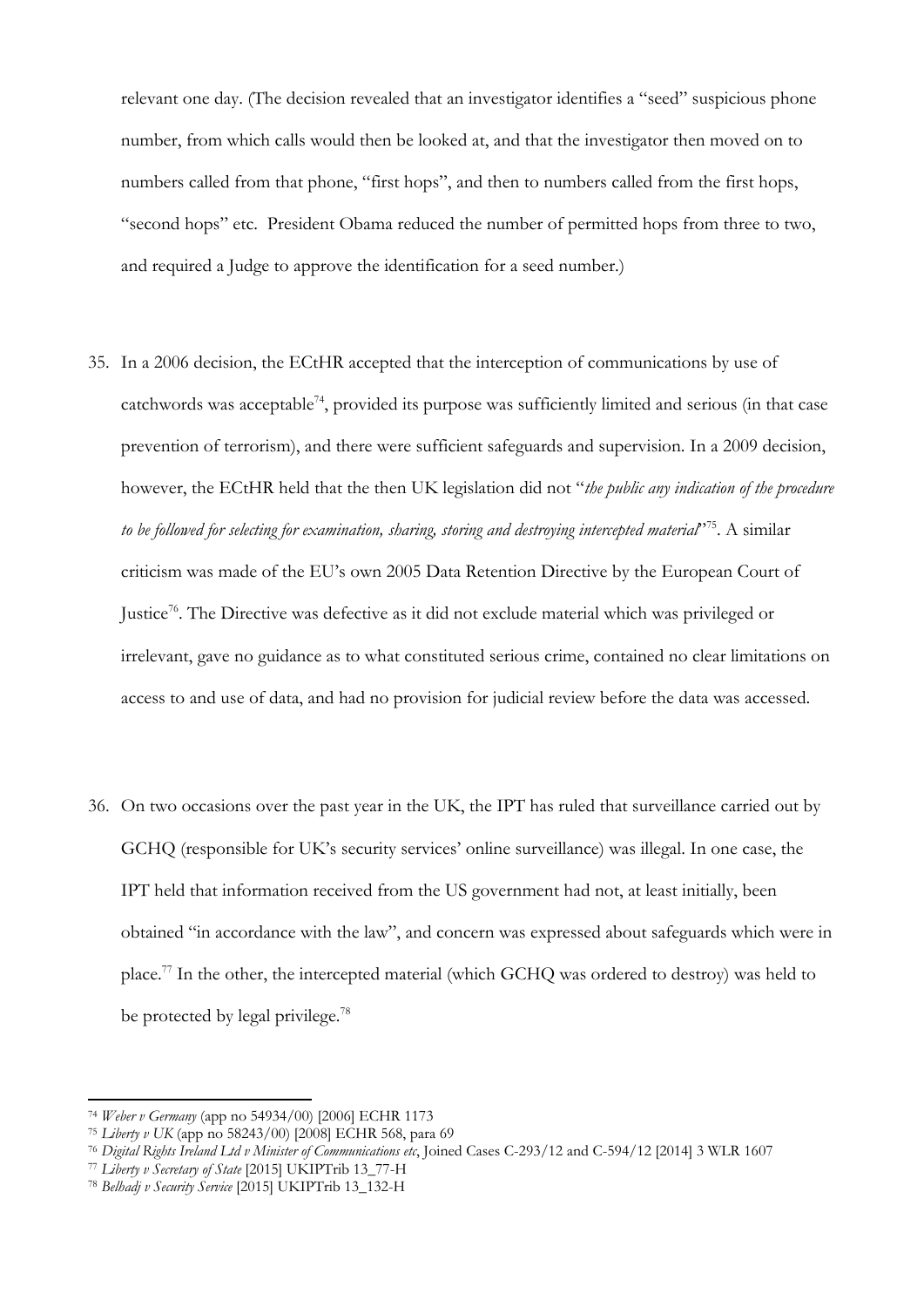37. In an interesting judgment in 2013<sup>79</sup>, the German Constitutional Court emphasised the differences of approach to data collection and retention for counter-terrorism purposes (prevention) and for policing (detection), and held that the then-rules permitting transfer of data from the counterterrorism database to the police database needed to be significantly more strict and detailed.

### **Information obtaining more widely**

- 38. In addition to gathering information to protect national security and to deter and detect crime<sup>80</sup>, governments also obtain much personal data for tax, health and other purposes. And, of course, it is by no means just governments which intrude on privacy. Information is collected about individuals every time they visit a website, shop online, send digital messages and email. And only some of it is knowingly provided; much of it is deduced from various actions or characteristics, as a consequence of cookies, metadata and the like.
- 39. That information can be used in unexpected ways, especially as it may be passed on to others sometimes in an allegedly anonymised form and sometimes not. For instance, website operators agree to share information they gather with others such as retailers.
- 40. According to one study, some people may [pay more than others when shopping online](http://www.huffingtonpost.com/2014/11/04/pay-more-shopping-online_n_6099698.html)<sup>81</sup> because of their web browsing history or the make of their mobile phone. And, at least allegedly, on-line food retailers can tell if a woman is pregnant before she knows it herself by identifying changes in

<sup>79</sup> *Joint Counter-Terrorism Database Case* 1 BvR 1215/07 (24 April 2013)

<sup>80</sup> In the UK see the list of permitted interceptions in D Anderson *op cit*, (fn 1), paras 6.18 and 6.19

<sup>&</sup>lt;sup>81</sup> http://www.huffingtonpost.com/2014/11/04/pay-more-shopping-online\_n\_6099698.html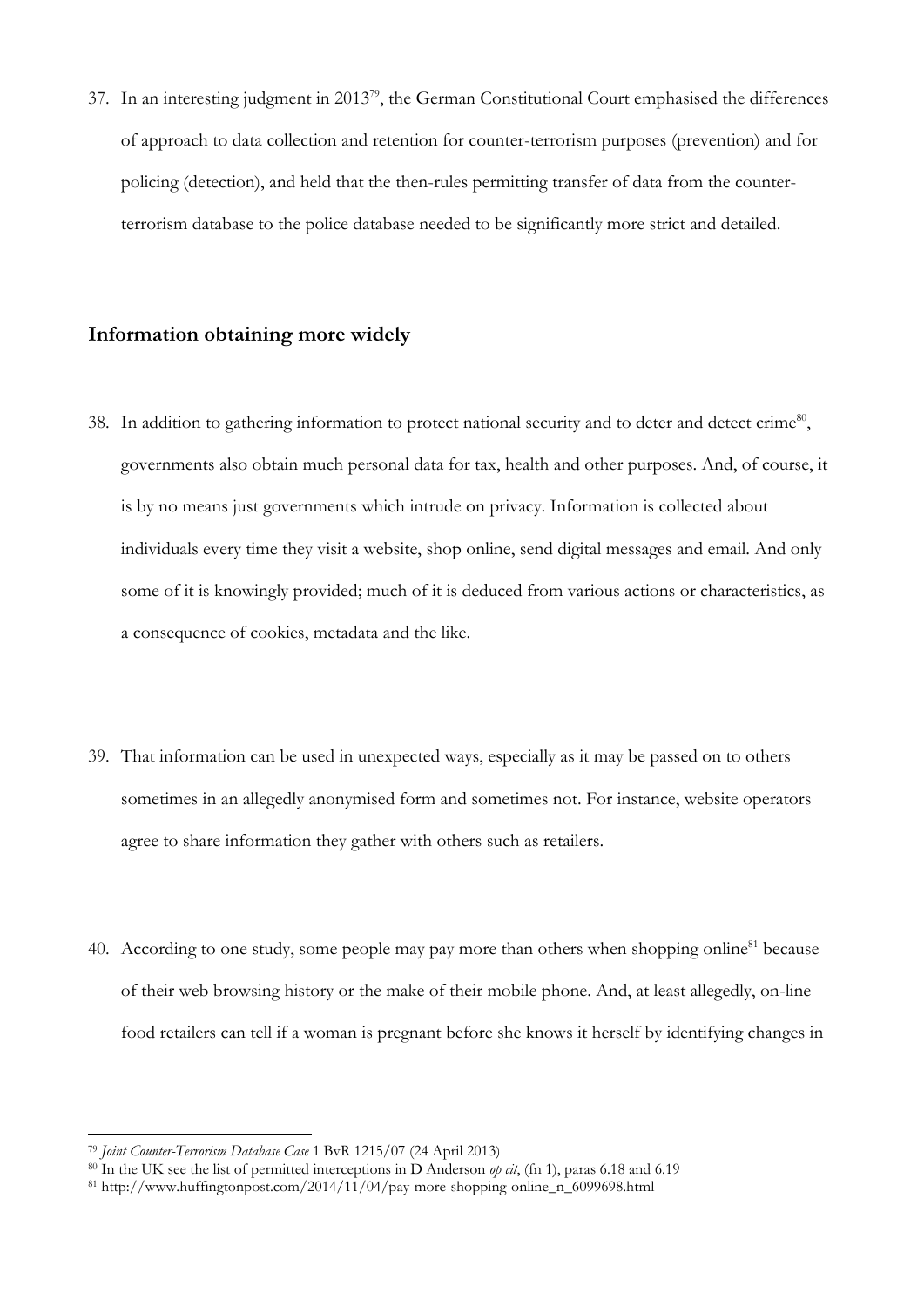her purchasing practices<sup>82</sup>. The Apple watch measures increases in the wearer's heart rate, which can then be linked to what the wearer is looking at on the screen, which in turn can then be used to identify appropriate advertising material and other information which can then be targeted at the wearer<sup>83</sup>.

- 41. It is also relatively easy to correlate various items of data from different sources, with the assistance of ever more sophisticated algorithms and data analysis. As a result, individual pieces of information, seemingly innocuous in themselves, can be "jigsawed" so as to give a lot more information about us than many of us would be comfortable about. And even when information is anonymised, it is often possible to work out who is being referred to: for instance, by linking the anonymised Massachusetts Group Insurance Commission database (which recorded each patient's birthday sex and ZIP code) with voter registration records, a researcher identified the medical record of the Governor of Massachusetts<sup>84</sup>. A leading paper on the topic says it all in its rather offputting title - Robust De-anonymisation of Large Sparse Datasets<sup>85</sup>.
- 42. And anyone who has access to data messages can use so-called deep packet inspection (DPI), a technique which automatically analyses the contents of data messages sent through the internet<sup>86</sup>. However, the law may already have conceived of a balancing factor here. If an ISP decided to analyse the content of messages sent through its service through DPI then, although they would gather much more information, it has been suggested with some justification that they may risk

<sup>82</sup> http://www.forbes.com/sites/kashmirhill/2012/02/16/how-target-figured-out-a-teen-girl-was-pregnant-before-herfather-did/

<sup>83</sup> [http://www.](http://www/) dailymail.co.uk/sciencetech/article-3152232/Tinder-goes-hands-free-Watch-app-uses-heart-monitor-revealsends-pulse-racing.html

<sup>84</sup> C Dwork and A Roth *The Algorithmic Foundations of Differential Privacy* , Foundations and Trends in Theoretical Computer Science. Vol. 9, nos 3–4, p 206, Aug. 2014

<sup>85</sup> A Narayanan and V Shmatikov *Robust De-anonymisation of Large Sparse Datasets* in *SP 08 and SP 09 Proceedings of IEEE Symposia on Security and Privacy* (2008 and 2009)

<sup>86</sup> M Mueller et al, *Policing the Network: Using DPI for Copyright Enforcement* (2012)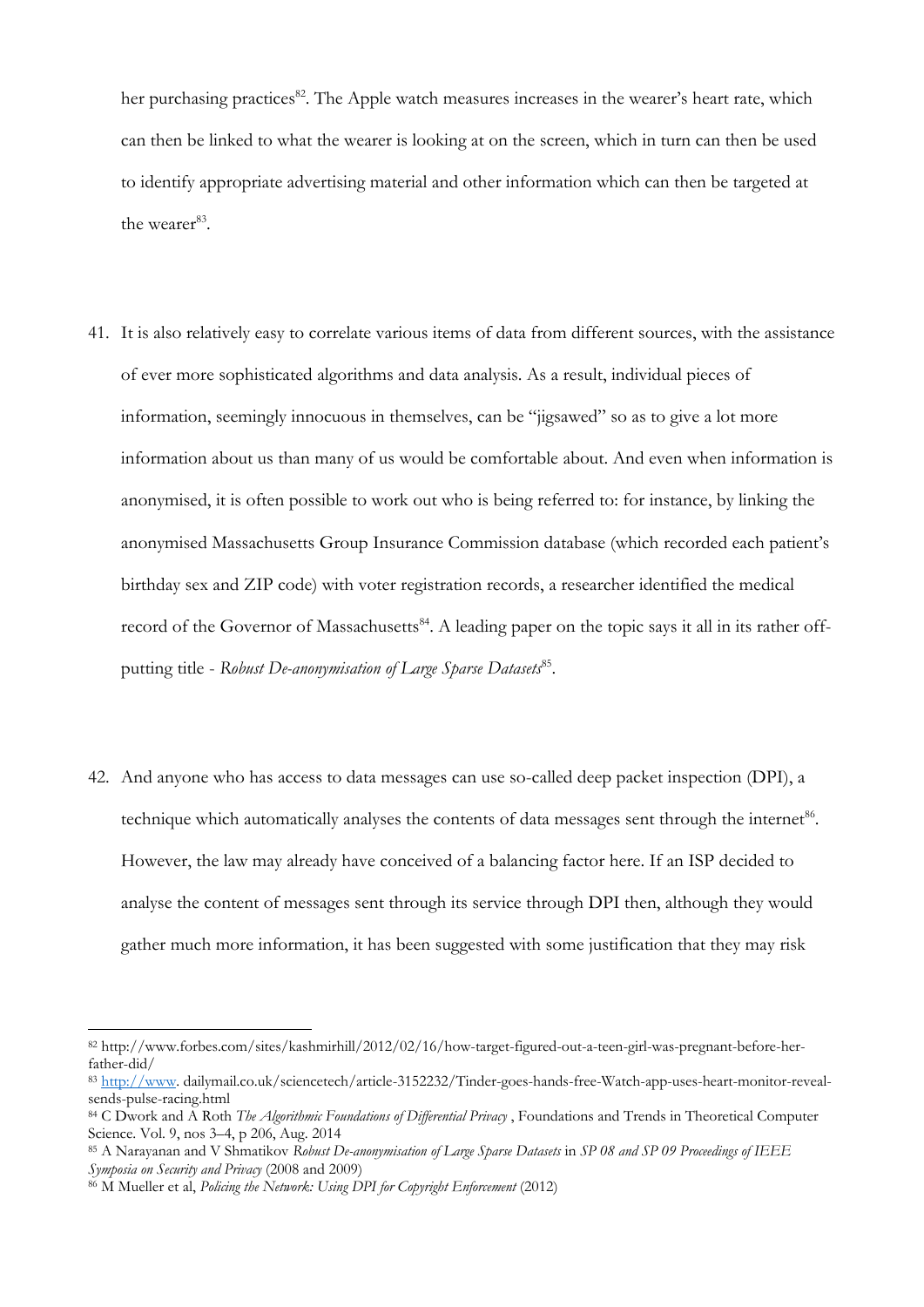losing their status as "mere intermediaries"<sup>87</sup>, given the reasoning of the ECJ in the *Scarlet Extended* case<sup>88</sup>.

43. As I have mentioned, the courts have not stood by and allowed national security services freely to invade electronic privacy, and the same is true, albeit perhaps to a significantly more limited extent, when it comes to regulators and the private sector. Google's policy of accumulating information across all its services with the deemed consent of users has been challenged, and is apparently viewed by the French Commission nationale de l'informatique et des libertes (CNIL) as breaching the EU Data Protection Directive's information processing standards<sup>89</sup>. And in the US a \$22.5m Judge-approved fine was negotiated by the FTC in August 2012 with Google for its secret installation of cookies into Apple's Safari browser to enable it to collect private data from Apple users<sup>90</sup>. And there is currently a challenge, which has (since I gave this talk) been held to be a potentially valid challenge by the ECJ, to the European Commission's ruling that personal data can be transferred from the EU to the USA.<sup>91</sup>

### **Hacking and whistleblowing**

<sup>87</sup> See C Marsden *Net Neutrality: Towards a Co-Regulatory Solution* (2010), p 72

<sup>88</sup> See fn 32 above

<sup>89</sup> [http://www.theguardian.com/technology/2012/oct/16/google-privacy-policies-eu-data-protection,](http://www.theguardian.com/technology/2012/oct/16/google-privacy-policies-eu-data-protection) and http://www.cnil.fr/english/news-and-events/news/article/googles-new-privacy-policy-incomplete-information-anduncontrolled-combination-of-data-across-ser/

<sup>90</sup> https://www.ftc.gov/news-events/press-releases/2012/08/google-will-pay-225-million-settle-ftc-charges-itmisrepresented

<sup>&</sup>lt;sup>91</sup> Two days after this lecture was delivered, Advocate General Bot published his opinion holding that the ruling was indeed invalid in *Schrems v Data Protection Commissioner* – ECLI:EU:C:2015:627, and since then the ECJ has given its decision, agreeing with that opinion – see para 58 and fn 115 below. The decision is on-line at

http://curia.europa.eu/juris/document/document.jsf?text=&docid=169195&doclang=en.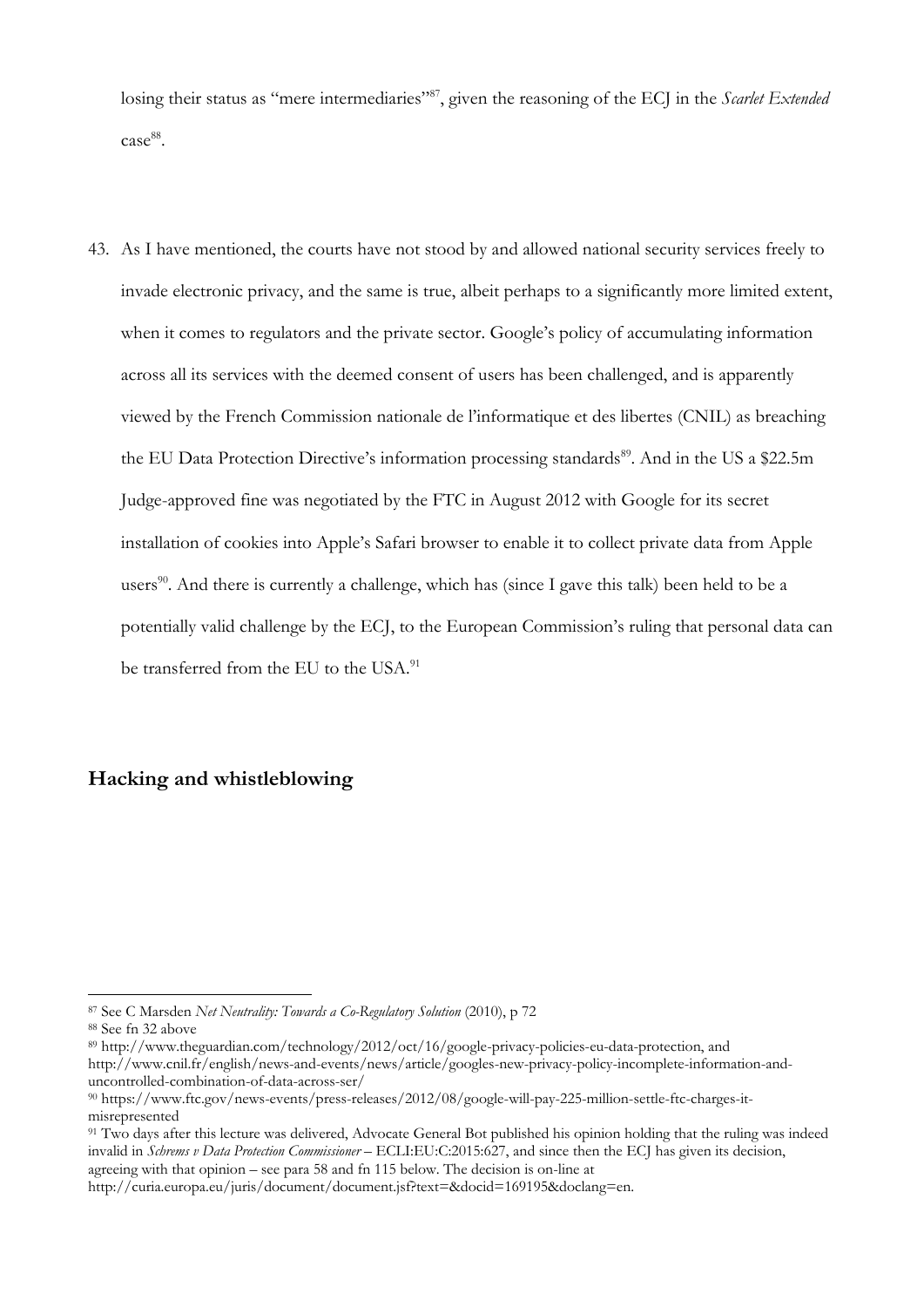- 44. Quite apart from the (mostly lawful) activities I have been discussing, there is the unappetising fact that there is a big question mark over the question whether most of the vast amount of personal information on the internet is secure from purely criminal assault.
- 45. Electronic records are at risk of intrusion on a massive, rapid and sometimes undetectable scale, with electronic "malware", which can wipe, falsify or steal private and sensitive information "with extraordinary thoroughness across a range of networks"<sup>92</sup>. Notorious examples include the alleged North Korean swoop on Sony Pictures network, and the very recent raid on and subsequent publication of the Ashley Madison database. And only a few months ago, the US government's personnel management agency reported that hackers, with suspicions centring on China, had stolen from its computer networks, sensitive information on over 20 million people who had undergone background checks for security clearances<sup>93</sup>.
- 46. And there are unlawful leaks (if you disapprove) or (if you approve) plucky whistleblowing. Edward Snowden was not the first insider to breach national security, there was Bradley, now Chelsea, Manning responsible for Wikileaks, and Jeffrey Delisle, who provided masses of information to the Russians from US, UK, Canada, Australia and New Zealand intelligence sources. In the UK, the enormous political storm which blew up over MPs' expenses in 2009, and still reverberates more than six years later, was precipitated $94$  by an inside leak of an electronic record containing every expense claim of every MP.

<sup>92</sup> E Lucas, *Cyberphobia: Identity, Trust, Security and the Internet* (2012) Preface, p2

<sup>93</sup> http://www.reuters.com/article/2015/07/09/us-cybersecurity-usa-idUSKCN0PJ2M420150709

<sup>&</sup>lt;sup>94</sup> There had been an earlier request for this information under the Freedom of Information Act 2000, but it looked as if this would not produce nearly so much, if any, controversial evidence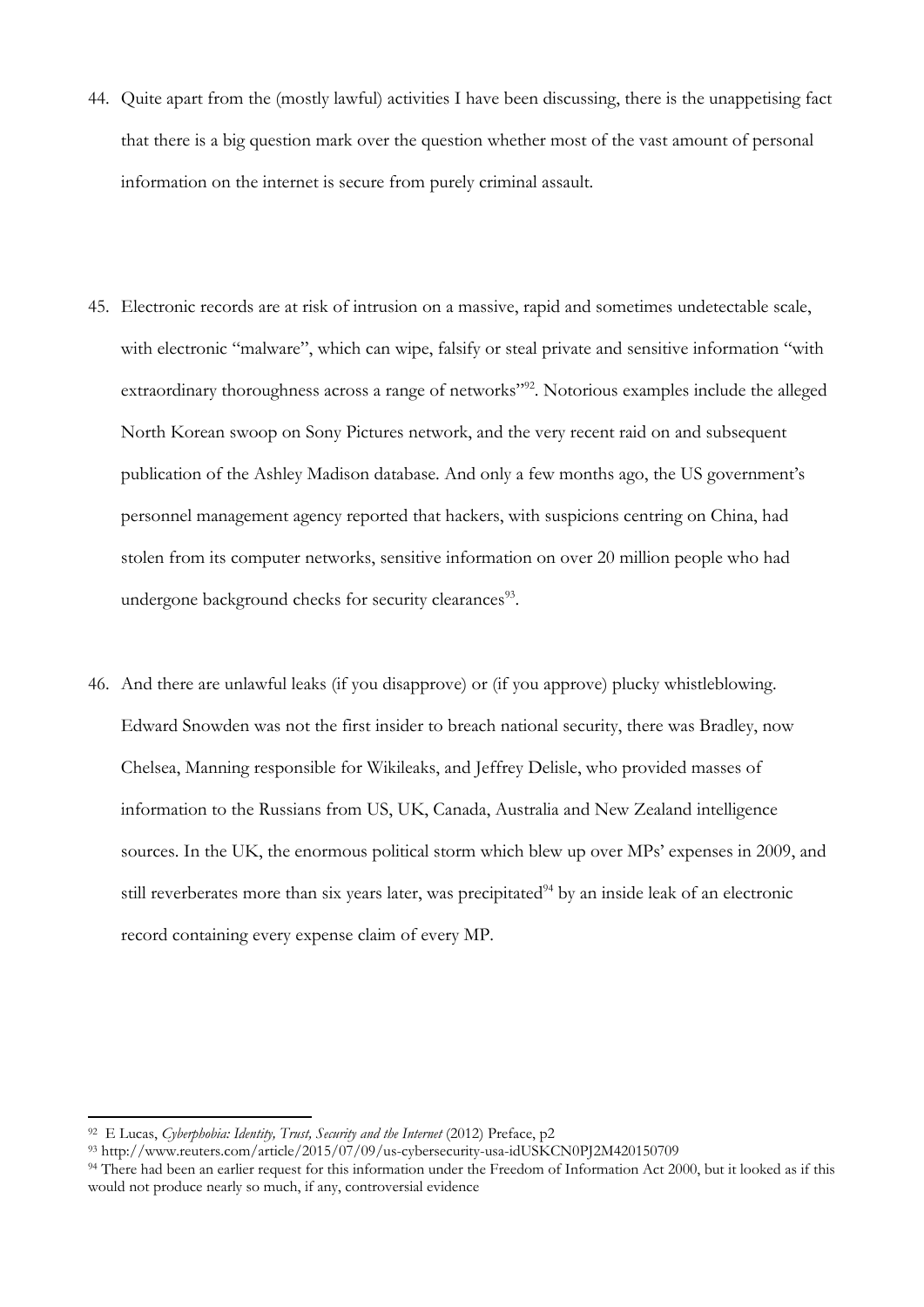- 47. The reproduction of hard copy records on the enormous scales of these leaks would call for an enormous fleet of lorries, or of copying machines working for many weeks. By contrast, a single drive the size of a thumb can store more electronic data than 500 million typewritten pages.
- 48. The way an email is sent also provides an easy target for attackers. It is broken up into "packets" of data, which make their way from the sender through different routes to a destination, where they then are reassembled and passed on to the addressee. Even electronic material which is "airgapped" (ie kept physically separate) can be accessed through a mobile phone adapted to plant spyware on a computer system<sup>95</sup>.
- 49. And now we have the risk of hacking computer-based, networked drug dispensers, and changing the doses which they are told to administer<sup>96</sup>, or hacking motorcar computers so as to disable the brakes or the power-assisted steering<sup>97</sup>. And there is "ransomware", which is malware which encrypts your documents or other computerised records so that you cannot get access to them, and then you are asked to pay the encrypter a substantial sum to disencrypt<sup>98</sup>. And two weeks ago, there was a reliable report of a blackmailing app which appeared to be a pornographic website but photographed people who logged onto it and then blackmailed them.
- 50. Systems of data records are not always as well designed as they could be, and therefore should be, in orde to minimise the risk of inappropriate dissemination. I understand, for instance, that the Australian electronic health record system is an example of the triumph of functionality, in that

<sup>95</sup> http://www.wired.com/2015/07/researchers-hack-air-gapped-computer-simple-cell-phone/

<sup>96</sup> http://www.wired.com/2014/04/hospital-equipment-vulnerable/

<sup>97</sup> http://www.wired.com/2015/07/hackers-remotely-kill-jeep-highway/

<sup>98</sup> http://www.gvsu.edu/e-hr/ransomware-121.htm?gclid=CIeSs-vB5McCFUZAGwod8vECBg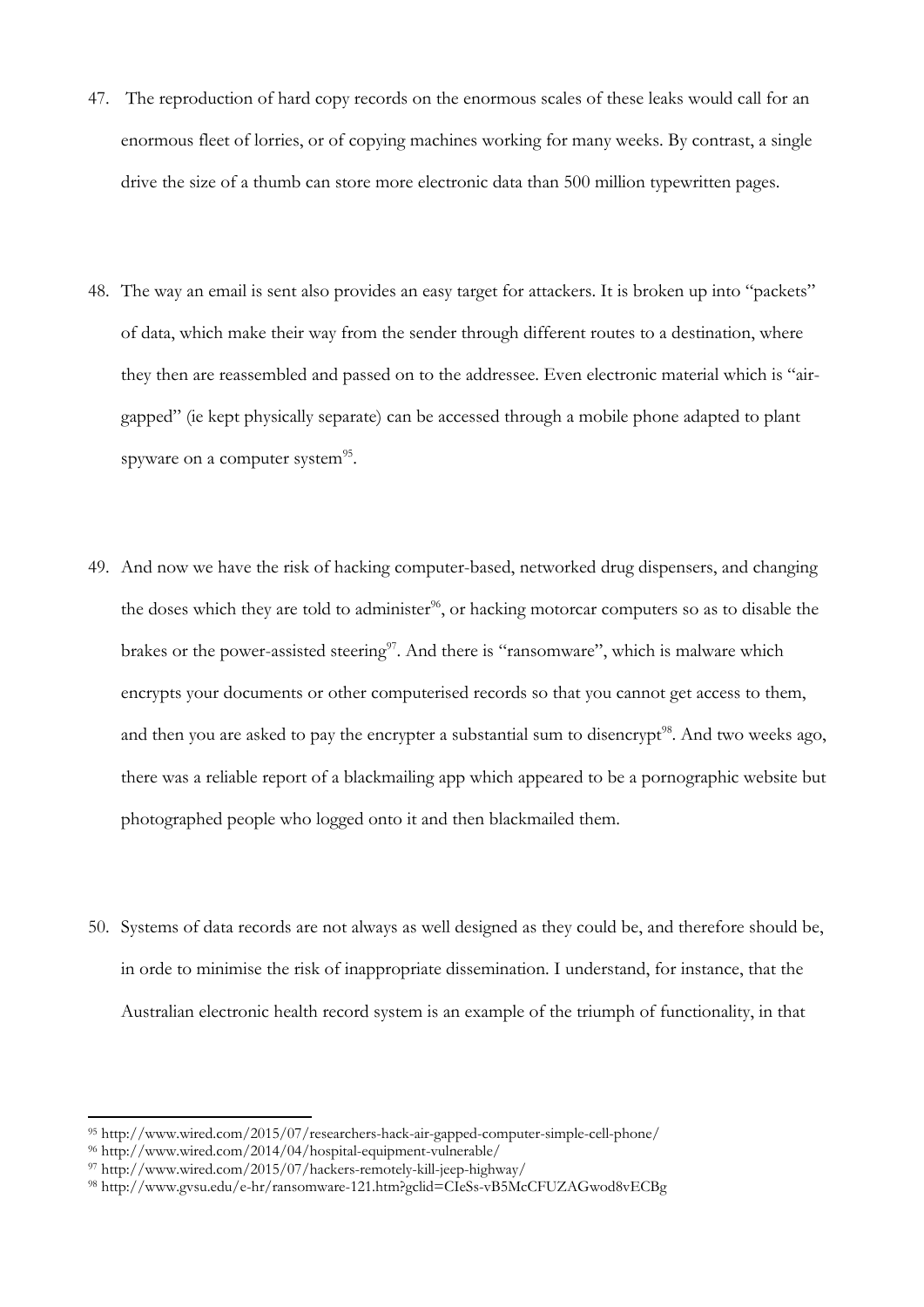most parts of it can be accessed by many thousands of health workers without any consideration as to whether such substantial access was required<sup>99</sup>.

#### **Self-help methods of protection**

- 51. Our sense of risk, which is very well-developed in familiar traditional contexts (how to secure one's home or whether it is safe to be out on one's own), has had little opportunity to develop when it comes to the brave new electronic world, which may be why most people do not seem to do much to protect their privacy against lawful or unlawful interception. That is graphically demonstrated by company UK Gamestation, who, on 1 April 2010, included in their standard on-line privacy agreement a clause whereby a punter agreed that, if he participated in the company's on-line gaming, the company would permanently own his "*immortal soul*". Around nine out of ten customers did not notice, and agreed to this<sup>100</sup>.
- 52. However, it appears that an increasing number of people are using ever-more elaborate technologies to protect their own privacy online. For example, TOR<sup>101</sup> on the dark net aims to make online activity very difficult to associate with an individual; and VPNs<sup>102</sup> operate as proxy servers masking the identity of the sender of an email. Encryption, which was previously relatively little used by individuals, appears to be increasingly widespread. So much so that the UK government has proposed imposing legal limits on the use of encryption, given that encrypted communications are very difficult (though probably not impossible) to read. This provides a good

<sup>99</sup> See [www.ehealth.gov.au](http://www.ehealth.gov.au/) and www0.health.nsw.gov.au/pubs/2008/healthlink\_summary.html

<sup>100</sup> J Martin www.bit-tech.net/news/gaming/2010/04/15/gamestation-we-own-your-soul

<sup>101</sup> [https://en.wikipedia.org/wiki/Tor\\_\(anonymity\\_network\).](https://en.wikipedia.org/wiki/Tor_(anonymity_network)) Origin: The Onion Rooter <sup>102</sup> Virtual Private Networks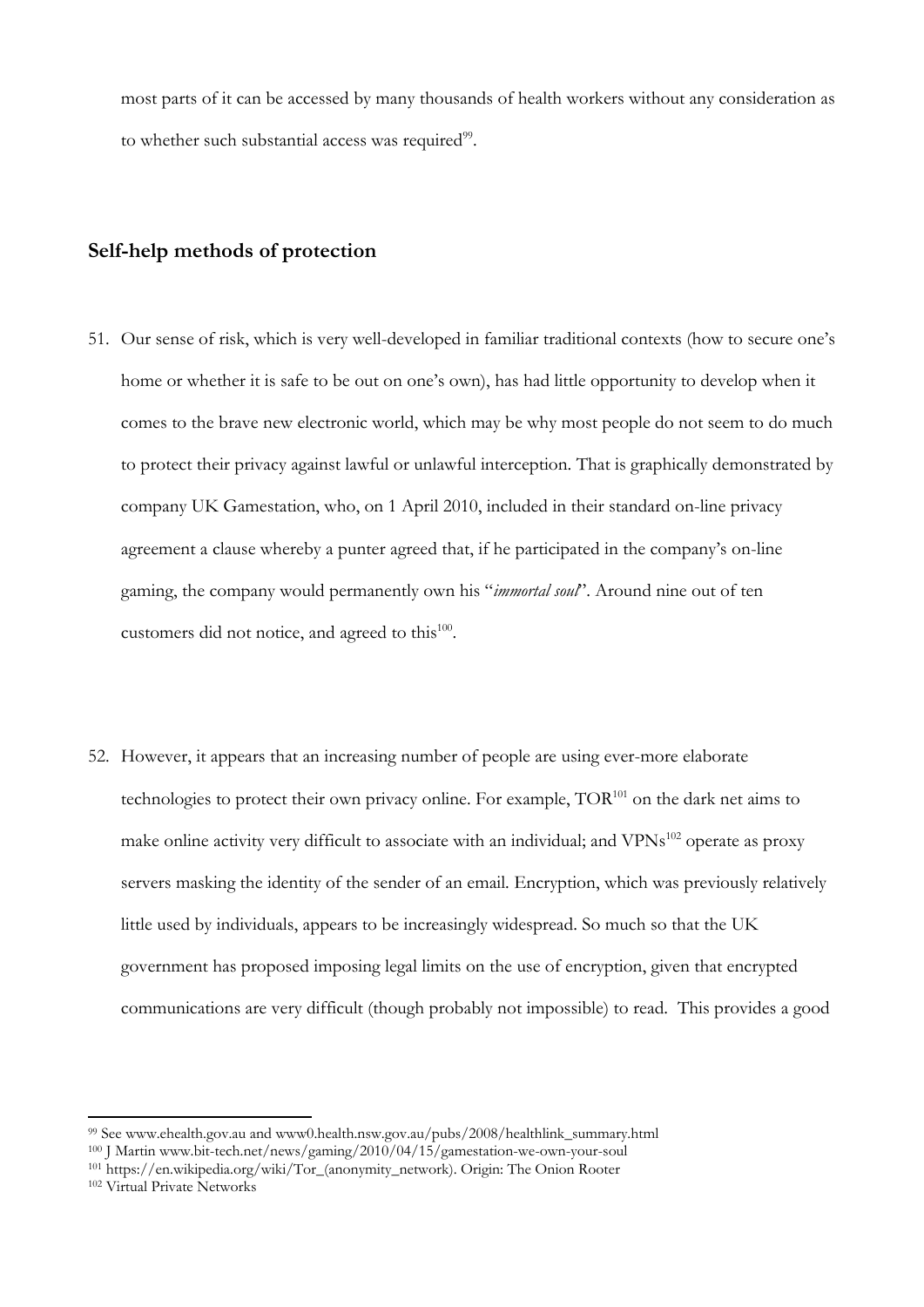example of the security arms race, as the proposal has been met by the suggestion of steganography, namely hiding messages in images<sup>103</sup>.

- 53. In terms of a more coherent development of the law, the EU Commission apparently accepts its present regime is outdated and has proposed a new draft Data Protection Regulation and Directive<sup>104</sup>, which specify rights, such as data portability and the right to be forgotten. And the UK government will very shortly be presenting a new Investigatory Powers Bill for public consultation. As one might expect, in the USA, the trend has been more towards encouraging selfhelp, eg by encouraging internet companies to make "do not track" options available to customers<sup>105</sup> - mostly with a view to protecting children.
- 54. The European experience suggests that there is a gap between the regulatory aims and the outcomes. The European Commission recognised more than ten years ago that the "*'data explosion' inevitably raises the question whether legislation can cope with [the] challenges*" to privacy rights thrown up by the internet<sup>106</sup>. Subsequent reports cast doubt on the effectiveness of enforcement of the 1995 DPD in Europe<sup>107</sup>, and suggest that European data protection agencies are under-resourced, and that compliance with the rules by data controllers is patchy<sup>108</sup>. And if that is the position inside what is probably the most regulated part of the world, what hope is there elsewhere?

l

<sup>103</sup> United Nation Office on Drugs and Crime, *the Use of the Internet for Terrorist Purposes* (2012), p 56. <sup>104</sup> See fn 68

<sup>&</sup>lt;sup>105</sup> Eg Do-Not-Track Online Act of 2011, S 913, 112<sup>th</sup> Congress (2011-2012), and the Act of 2013, 113<sup>th</sup> Congress (2013-2015), which were introduced into the Senate by Senator John Rockefeller IV, but neither of which was enacted

<sup>106</sup> European Commission, *First report on the Implementation of the Data protection Directive* (2003)

<sup>107</sup> Eg EU Agency for Fundamental Rights, *Data Protection in the European Union: the Role of National Data Protection Authorities*   $(2010)$ 

<sup>&</sup>lt;sup>108</sup> See http://ec.europa.eu/justice/policies/privacy/docs/studies/new\_privacy\_challenges/final\_report\_en.pdf and also EU Agency for Fundamental Rights, *Data Protection in the European Union: the Role of National Data Protection Authorities*, both 2010 reports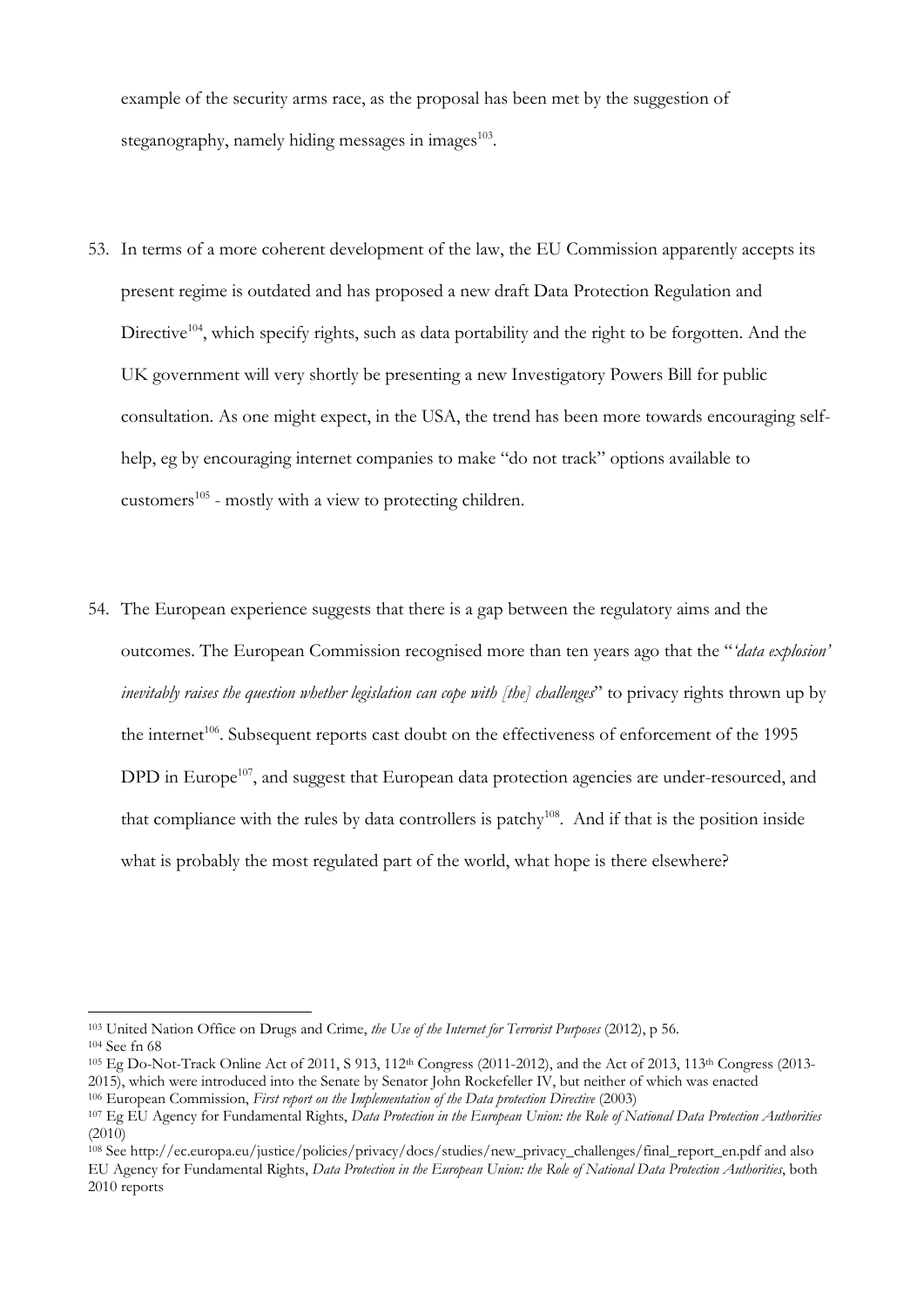#### **International Regulation**

- 55. The global reach of the internet means that it cries out for international standards which are uniformly enforced. Unless and until that occurs, local laws have to give such extra-territorial effect as it can. Thus the EU's data protection rules currently apply to a data controller outside the EU, in certain defined circumstance<sup>109</sup>, and it is currently proposed that the new directive should apply to anyone outside the EU who offers goods or services within the EU or monitors behaviour of people within the EU<sup>110</sup>. A fine notion, but it could do with closer definition and there must be question marks over its enforceability.
- 56. Meanwhile the courts have to do the best they can. The Tribunal de Grande Instance de Paris<sup>111</sup> ordered Yahoo! in the US to block access to anyone with a ".fr" address seeking links to sellers of Nazi memorabilia (the sale of which is illegal in France). Yahoo!'s proceedings in the US complaining of this was rejected by the Court of Appeals for the Ninth Circuit<sup>112</sup>. At least three of the justices held that the US courts had no jurisdiction as the French order only applied to "users located in France". And in Canada three months ago, the British Columbia Court of Appeal was prepared to make a worldwide injunction restraining Google from maintaining links to a site run by a company which was selling goods masquerading as the plaintiff's – passing of  $f^{113}$ . Google was held to have sufficient presence in British Columbia despite having no servers there, because it carried on business there.

 $109$  Article  $4(1)(c)$ 

<sup>110</sup> EU proposal, article 3(2)

<sup>111</sup> *LICRA and UEJF v Yahoo! Inc* Mo 00/05309 (2000)

<sup>112</sup> *Yahoo Inc v La Ligue Contre le Racisme et Antisemitisme* 433 F.3d 1199

<sup>113</sup> *Equustek Solutions Inc v Google Inc* 2015 BCCA 265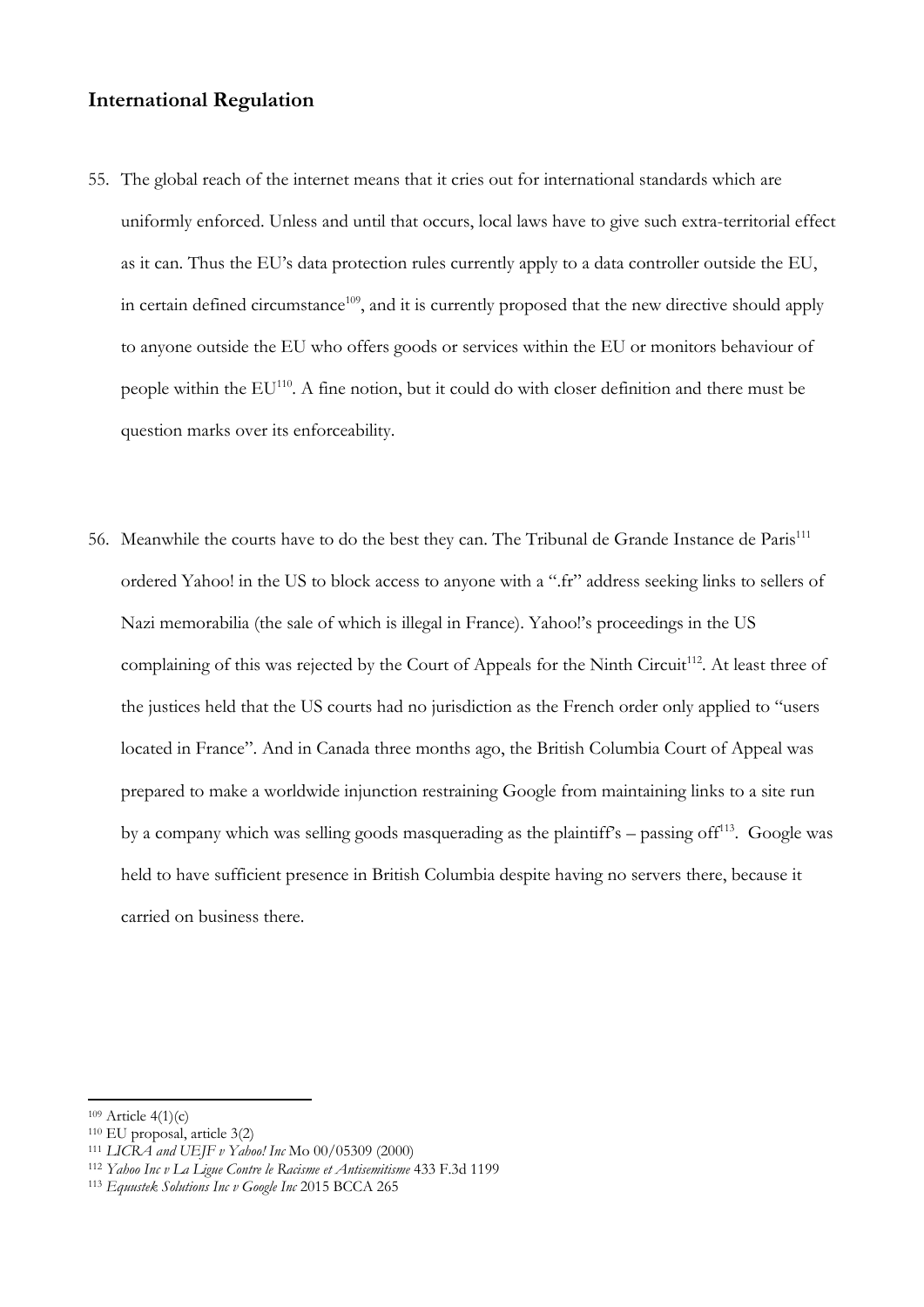- 57. There is something of a battle between Google and the EU Commission as to whether Google complies with the right-to-be-forgotten ruling if they delete a record only within the EU, or whether it has to be done world-wide. In this connection, the EU seems to be developing a longarm jurisdiction which one has tended to associate more with the United States.
- 58. In these circumstances, it is perhaps unsurprising that US business representatives and federal government officials are seeking to water down some of the terms of the EU's proposed Data Protection Regulation<sup>114</sup>. Some may think that it is good that Europe is giving the United States a taste of its long-arm medicine, but, more to the point, it highlights the need for international standards. The need for international co-operation was highlighted two days after this talk was delivered by Advocate General Bot's Opinion in the ECJ case C-362/14 *Schrems v Data Protection Commissioner*, where he concluded that the US laws protecting personal data were at least arguably inadequate by EU standards, and accordingly, contrary to what was stated in the DPD, it was open to a national courts (in that case the Irish courts) to rule that data gathered within the EU could not be transferred to the USA. Two weeks later this Opinion was effectively followed by the ECJ<sup>115</sup>. Whatever decision the Irish court reaches, the need for international standards and cooperation in this field has, I suggest, been given strong support by the Opinion and, even more, by the judgment.
- 59. And some steps are being taken in that direction. The Asia-Pacific Economic Cooperation economies have recently established the APRC Cross-Border Privacy Enforcement Arrangement to enable national regulators to cooperate and share information in relation to cross-border

<sup>114</sup> See eg http://www.out-law.com/en/articles/2013/february/us-diplomat-warns-of-trade-war-if-right-to-be-forgottenproposals-are-followed-through/

<sup>115</sup> See footnote 91 above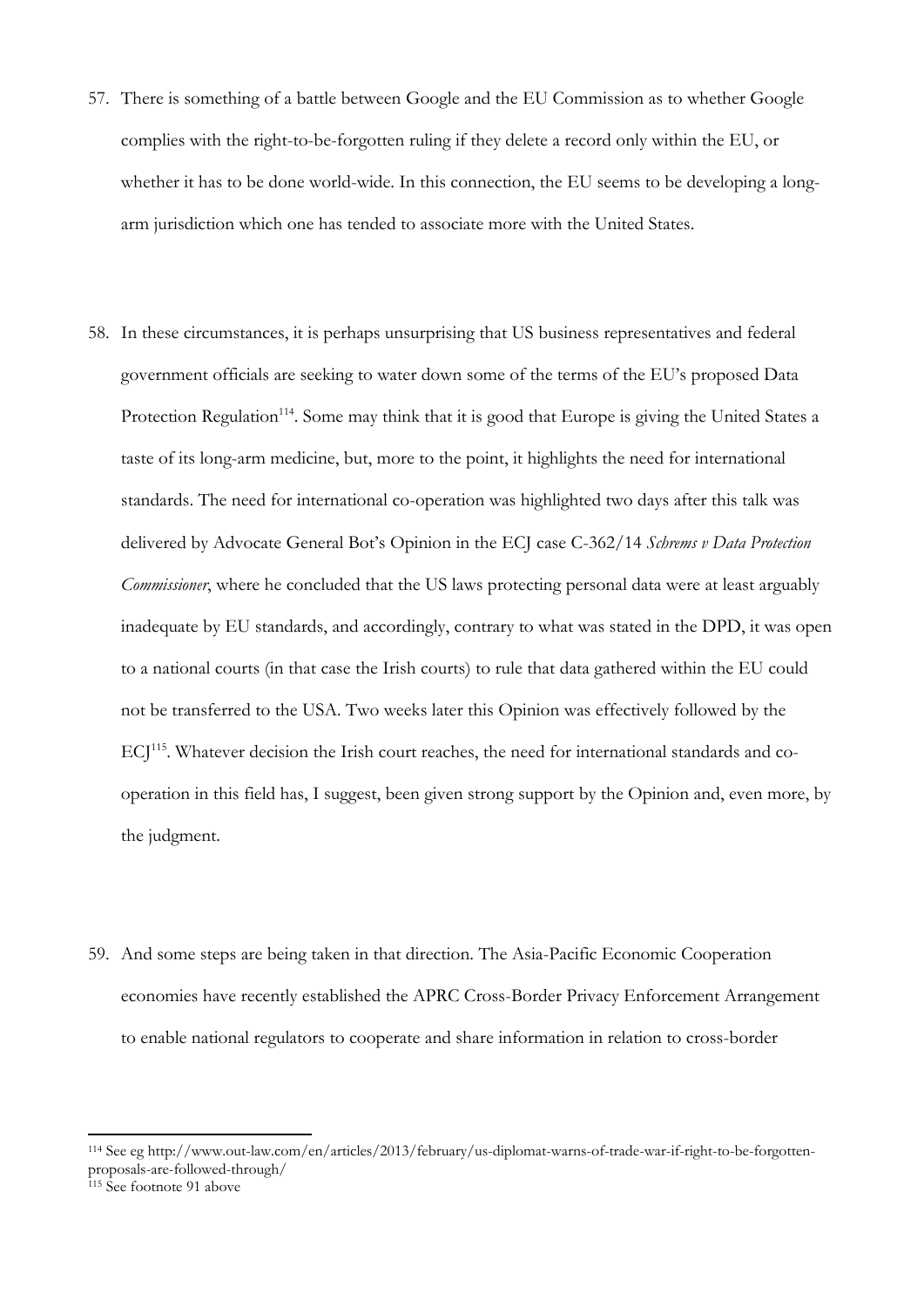issues<sup>116</sup>. And under the auspices of OECD, there is an informal network which has the same aim internationally<sup>117</sup>. And, Uruguay signed up to the Council of Europe's Convention 108 two years ago, Morocco is on its way to doing so, Mexico has stated a desire to subscribe<sup>118</sup>, and there is a real prospect of Mauritius and Senegal doing so. Some commentators<sup>119</sup> are optimistic that Convention 108 will receive many further signatories, and may come to represent an internationally accepted set of standards.

### **Concluding comments**

- 60. When considering the issues thrown up by the internet, whether in relation to privacy or any other topic, it must be appreciated that we are in a very different world from that of years ago. Whether we are making, developing, interpreting or implementing laws and rules relating to privacy in this new world, we would do well to remember what the Chinese philosopher King Wu-ling said more than 2300 years ago, namely that "*a talent for following the ways if yesterday is not sufficient to improve the*  world of today<sup>"120</sup>.
- 61. However, we must also remember that we are dealing with fundamental values, and we should not assume that our concerns about the threats to privacy from modern technology are as exceptional as they seem. As long as 125 years ago, a future US Supreme Court Judge, Louis Brandeis and a prominent legal academic, Samuel Warren, wrote of "*[r]ecent inventions and business methods*" which

<sup>116</sup> *APEC Cross-border Privacy Enforcement Arrangement (CPEA)* www.apec.org/Groups/Committee-on-Trade-and-Investment/Electronic -Commerce-Steering Group/Cross-border-privacy-enforcement-arrangement.aspx <sup>117</sup> Global Privacy Enforcement Network, *About the Network* www.privacyenforcement.net

<sup>118</sup> http://protecciondatos.mx/2012/04/esmxico-muestra-inters-en-adherirse-al-convenio-108-del-consejo-deeuropaenmexico-expressed-interest-adhering-council-europes-convention-108/?lang=en

<sup>119</sup> See J Polakiewicz on

http://www.coe.int/t/dghl/standardsetting/DataProtection/TPD\_documents/Convention\_108as\_a\_global\_privacy\_stand ards\_June\_2011.pdf

<sup>&</sup>lt;sup>120</sup> King Wu-ling 307 BC: N di Cosmo, *Ancient China and its Enemies: the Rise of Nomadic Power* (2002) p 137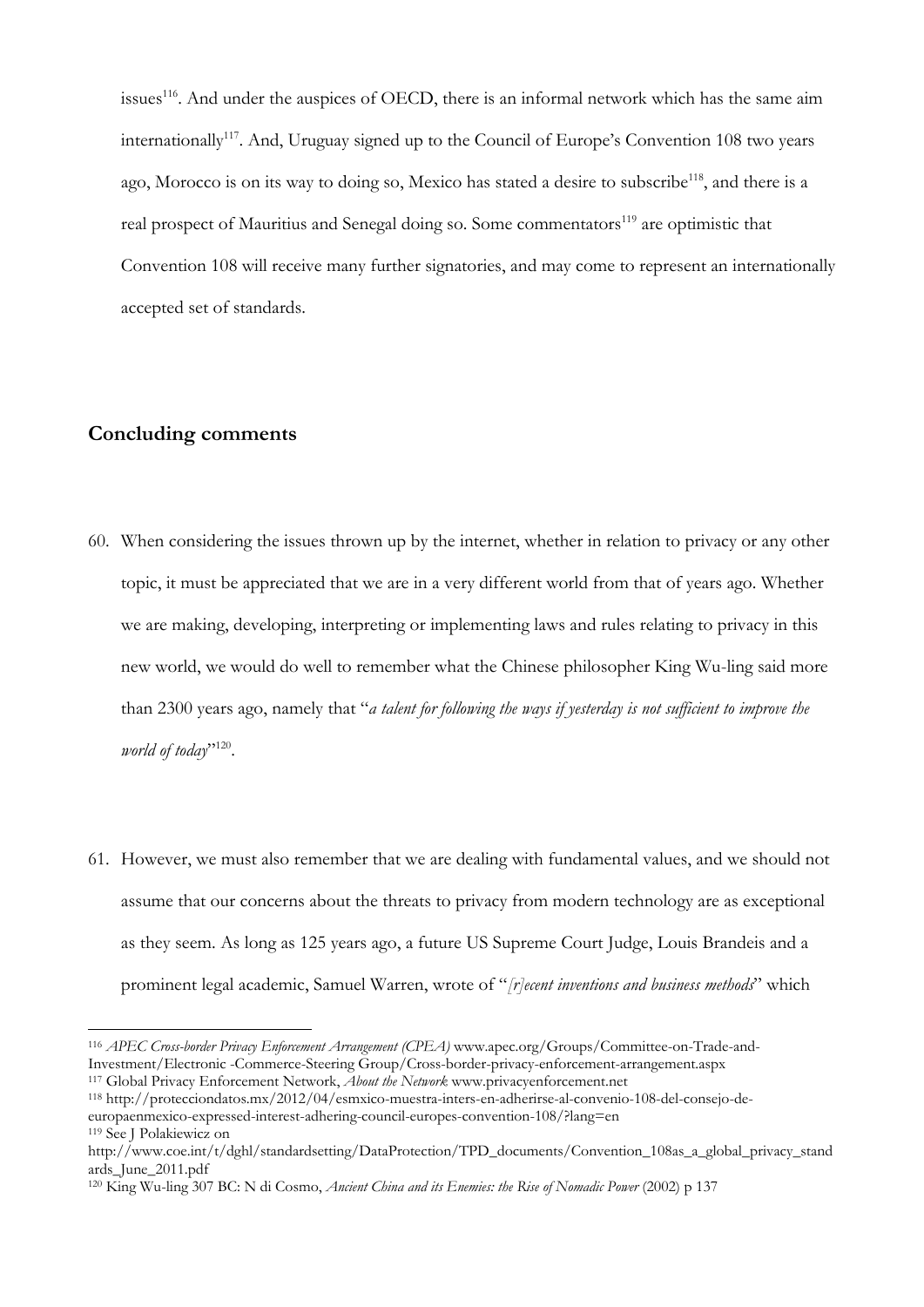"*call[ed] attention*" to the fact that "*photographs and newspaper enterprises have invaded the sacred precincts of private and domestic life, and numerous mechanical devices threaten … that what is whispered in the closet shall be proclaimed on the house tops*" 121 .

- 62. It is at times tempting to accept the pithy observation made by one of the founders of Sun-Microsystems, who said that the effect of the internet is that "You have zero privacy. Get over it<sup>2122</sup>. But that is not the way to go. The state has a duty to protect its citizens against the excesses of the state itself as well as the invasions of rights by others. People care about their privacy, even if they often do little to protect it. And with its substantial potential for criminality – hacking, cyber-fraud, illegal pornography, grooming and bullying – as well as for defamation and other civil wrongs, electronic communication systems have to be subject to a degree of regulation and control.
- 63. The aim must be to identify a suite of regimes which is practical and as far as possible enables us to obtain all the benefits of the internet with minimum reduction in privacy, and which also has public confidence. If people are to have confidence that personal data accessible by governments (whether for surveillance purposes or otherwise) or commercial entities will not be misused, there must be clear regulations, with clear standards, conditions and safeguards, and proper enforcement, supervision and liability regimes, governing the obtaining, using, storing, sharing, dissemination and destruction of such data. And ideally, these should be on a common international basis and to a common international standard, at least when it comes to commercial organisations. Particularly considering that it is now 20 years old, those responsible for drafting the EU's 1995 DPD did a pretty good job, both in terms of style and content, but things have moved on in the ensuing twenty years.

<sup>121</sup> L Brandeis and S Warren, *The Right to Privacy* (1890) 4 Harvard LR 193

<sup>122</sup> S McNeally, *Sun on Privacy: Get Over It*, 26.1.99 [www.wired.com/political/law/news/1999/01/17538.](http://www.wired.com/political/law/news/1999/01/17538) And J Morgan, Forbes.com 19.08. 2014: *Privacy is completely and utterly dead, and we killed it.*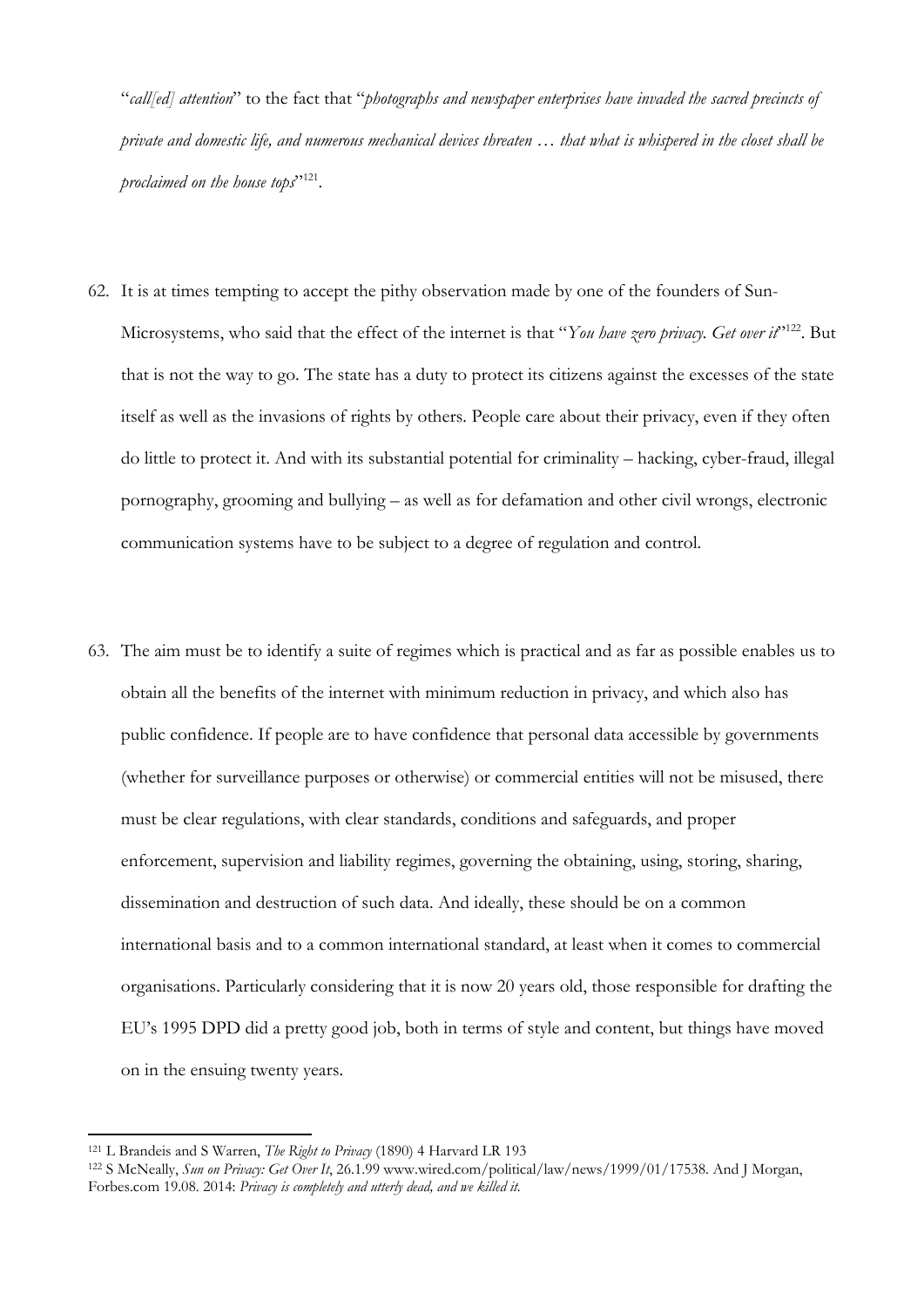- 64. When it comes to making the rules, the law makers and regulators must not just talk to other law makers and regulators. They must also talk to the developers of the technology and designers of systems, in order to decide what is practically feasible, and to identify the potential risks, particularly so far as security is concerned.
- 65. As to commercial entities obtaining and using personal data, we have to bear in mind that the data is often used for the benefit of the individual concerned, notwithstanding that it is also for the benefit of the user. We have to decide whether, and to what extent, we want to limit, and are practically able to limit, the ability of website-owners to retain, use and share of information which they obtain in various ways. We need to decide the extent, if any, to which the right to be forgotten should be extended, and whether we can give clearer guidance on when information about a third party which is public to an extent or temporary cannot be published more widely and permanently.
- 66. The fact that there is an increasing risk that public availability of anonymised data can lead to identification of individuals, cannot jutify outlawing the collation of such data or access to it: the benefits to health and welfare from the existence and availability of such data are well known. Various ways of ensuring anonymity have been mooted, including differential privacy<sup>123</sup>, secure multiparty computation<sup>124</sup>, and homomorphic encryption<sup>125</sup>, but they are still works in progress. If any of these systems works, then it should be required to be in place in relation to any available anonymised datasets.

<sup>&</sup>lt;sup>123</sup> Or instinguishability – see https://en.wikipedia.org/wiki/Differential\_privacy

<sup>124</sup> https://en.wikipedia.org/wiki/Secure\_multi-party\_computation

<sup>125</sup> https://en.wikipedia.org/wiki/Homomorphic\_encryption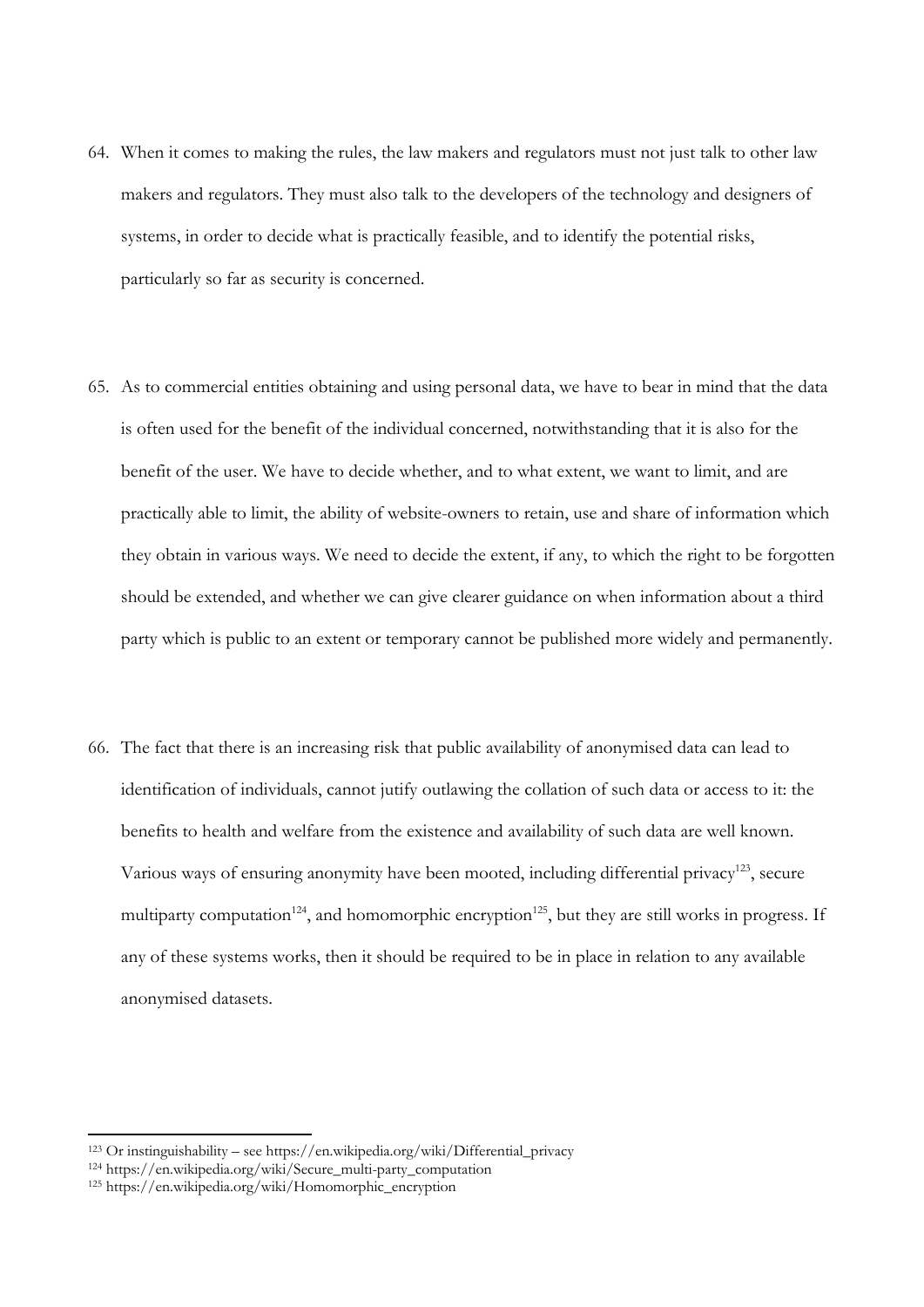- 67. Turning to surveillance, the 'War on Terror' throws up particularly difficult issues for legislators and for the courts. Striking the right balance between the executive's wishes and individual's fundamental rights in such a context is a fraught business, and a number of similar examples from the Second World War era indicate how difficult such an exercise can be. While upholding the rule of law should plainly continue, judges should be aware that they are treading a very delicate line.
- 68. Particularly when it comes to surveillance, it has fairly been said<sup>126</sup> that judicial involvement is important in order to ensure public confidence, especially following the Snowden revelations. In particular, there is obviously much to be said for requiring prior judicial permission in every case, as in the US. However, *ex parte* applications which will never go *inter partes* have their drawbacks. So there is also much to be said for the UK system of commissioners investigating *ex post facto* provided that they are free to make full subsequent investigations. In an ideal world, one would, I suppose, have both And it must be right to spell out matters such as the criteria which are to be applied when considering whether to permit different sorts of surveillance, and deciding what can and cannot be done with personal data once obtained. While international standards for surveillance may also be desirable, they are self-evidently harder to achieve.
- 69. So far as unlawful assaults on personal data are concerned, international co-operation, in terms of both standards and enforcement, is both desirable and, I would have thought, largely achievable, On a more practical level, designers of systems must not always to favour, or be encouraged to favour, functionality over security. And there is much to be said for the view that that manufacturers and suppliers should ensure, as far as possible, that their products can be patched (preferably remotely) to fix any security holes which may be discovered after sale. Further,

<sup>126</sup> Eg D Anderson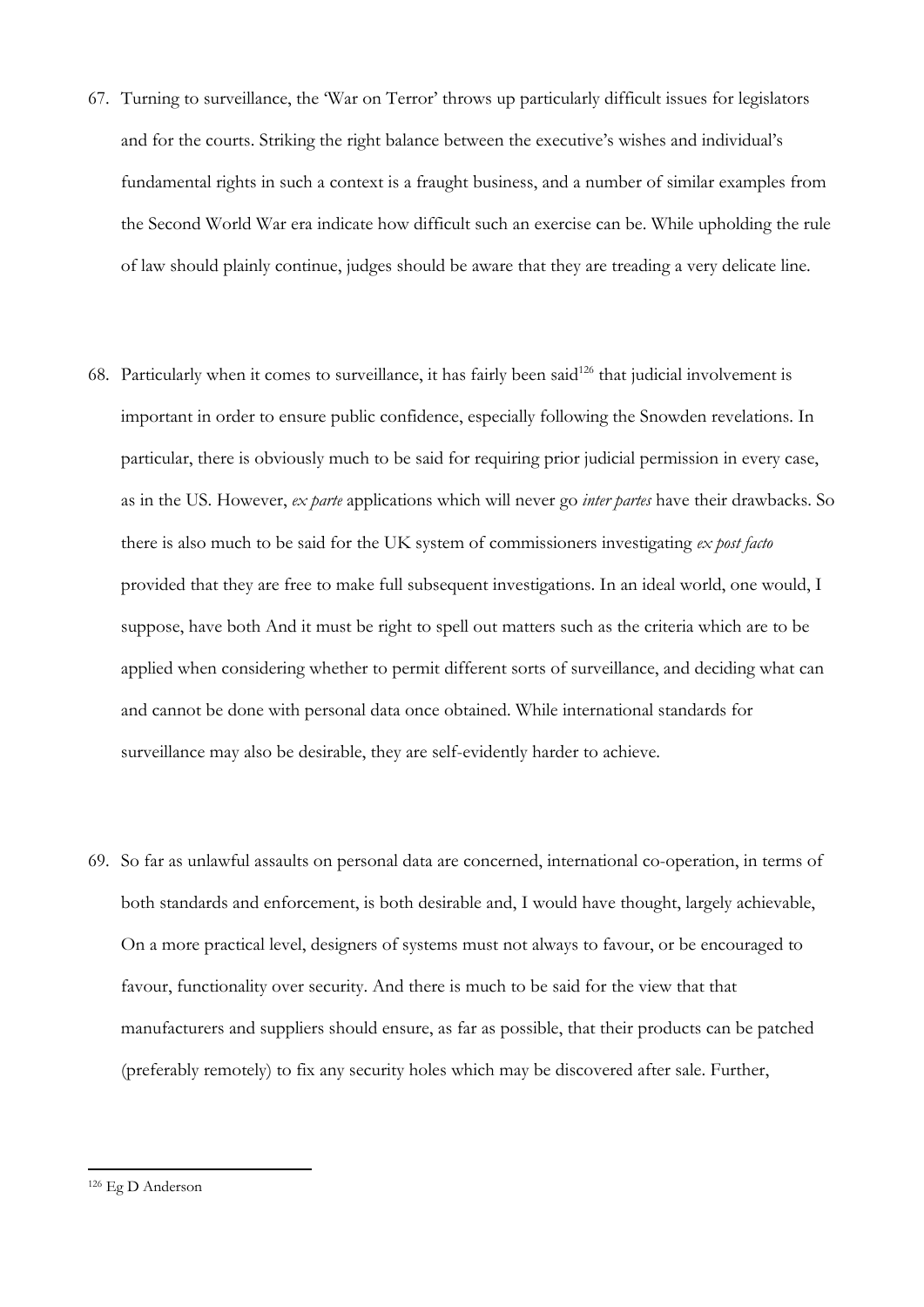manufacturers and suppliers should be required to own up to problems rather than to hide them, as has happened on occasion $127$ .

- 70. Indeed, more openness is highly desirable more generally, as it normally is. However, one has to accept that it can only go so far. The security services and law enforcement agencies require a degree of secrecy, but it is encouraging to note that, in his recent report<sup>128</sup>, Mr Anderson calls for more openness from the UK government when it comes to surveillance on UK terrorism legislation.
- 71. As usual, openness is vital; there has been something of a cult of secrecy as to what governments are doing to monitor people's electronic communications - and their activities more widely by electronic means, and as to what data the private sector is collecting, retaining, collating, and sharing. Obviously, openness can only go so far. The security services and law enforcement agencies require a degree of secrecy, but I draw support from the fact that Mr Anderson calls for more openness in his recent report $129$  on UK Terrorism legislation.
- 72. During this talk, I have made much of the point that the far-reaching developments in IT require that steps are to taken to ensure that the right to privacy is appropriately protected. However, we must also bear in mind the possibility, indeed the likelihood, that the relationship between developments in IT and fundamental rights is not a one-way street. It is, I suggest, inevitable that developments in technology that we are witnessing will change our attitude to privacy, and that is essentially for two reasons. First, one only has to consider the way that IT has changed the patterns

 $\overline{\phantom{a}}$ <sup>127</sup> See eg<http://www.theguardian.com/technology/2013/jul/30/car-hacking-ignition-injunction> and http://www.theguardian.com/technology/2015/aug/18/security-flaw-100-car-models-exposed-scientists-volkswagensuppressed-paper

<sup>128</sup> D Anderson in his *Review op cit* (fn 1), para 13.3(a)

<sup>129</sup> D Anderson in his *Review op cit* (fn 1), para 13.3(a)